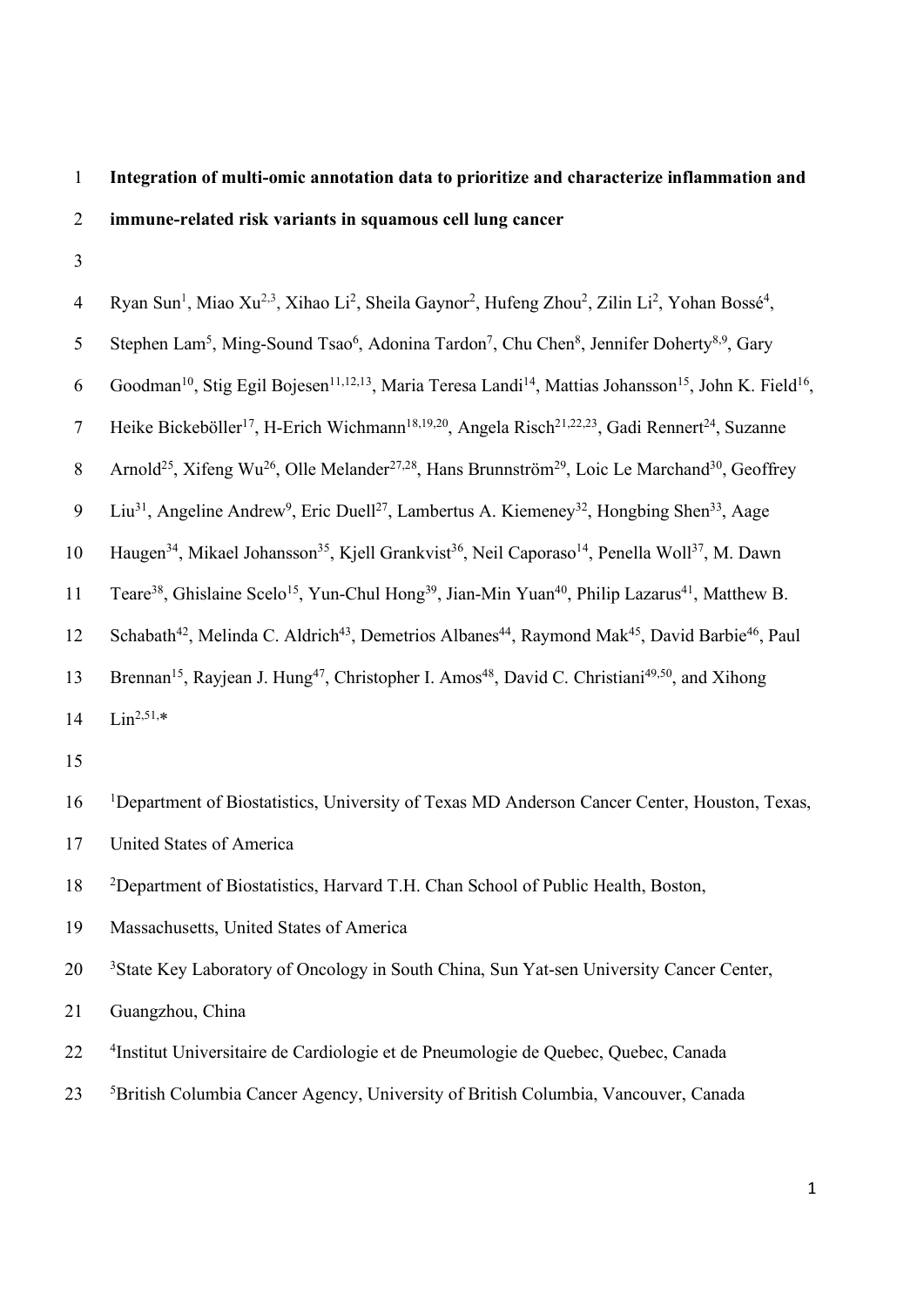| 24 | <sup>6</sup> Princess Margaret Cancer Centre, University Health Network, Toronto, Canada                   |
|----|------------------------------------------------------------------------------------------------------------|
| 25 | <sup>7</sup> Faculty of Medicine, University of Oviedo and CIBERESP, Oviedo, Spain                         |
| 26 | <sup>8</sup> Department of Epidemiology, Fred Hutchinson Cancer Research Center, Seattle, Washington,      |
| 27 | United States of America                                                                                   |
| 28 | <sup>9</sup> Department of Epidemiology, Geisel School of Medicine, Hanover, New Hampshire, United         |
| 29 | <b>States of America</b>                                                                                   |
| 30 | <sup>10</sup> Department of Medical Oncology, Swedish Medical Group, Seattle, Washington, United States    |
| 31 | of America                                                                                                 |
| 32 | <sup>11</sup> Copenhagen General Population Study, Herlev and Gentofte Hospital, Herlev, Denmark           |
| 33 | <sup>12</sup> Department of Clinical Biochemistry, Herlev and Gentofte Hospital, Herlev, Denmark           |
| 34 | <sup>13</sup> Faculty of Health and Medical Sciences, University of Copenhagen, Copenhagen, Denmark        |
| 35 | <sup>14</sup> Division of Cancer Epidemiology and Genetics, National Cancer Institute, National Institutes |
| 36 | of Health, Bethesda, Maryland, United States of America                                                    |
| 37 | <sup>15</sup> Genetic Epidemiology Group, International Agency for Research on Cancer, Lyon, France        |
| 38 | <sup>16</sup> Institute of Translational Medicine, University of Liverpool, Liverpool, United Kingdom      |
| 39 | <sup>17</sup> Department of Genetic Epidemiology, University Medical Center, Georg-August-University,      |
| 40 | Göttingen, Germany                                                                                         |
| 41 | <sup>18</sup> Institute of Medical Informatics, Biometry and Epidemiology, Ludwig Maximilians University,  |
| 42 | Munich, Germany                                                                                            |
| 43 | <sup>19</sup> Institute of Epidemiology, Helmholtz Center Munich, Neuherberg, Germany                      |
| 44 | <sup>20</sup> Institute of Medical Statistics and Epidemiology, Technical University Munich, Munich,       |
| 45 | Germany                                                                                                    |
| 46 | <sup>21</sup> Cancer Cluster Salzburg, University of Salzburg, Salzburg, Austria                           |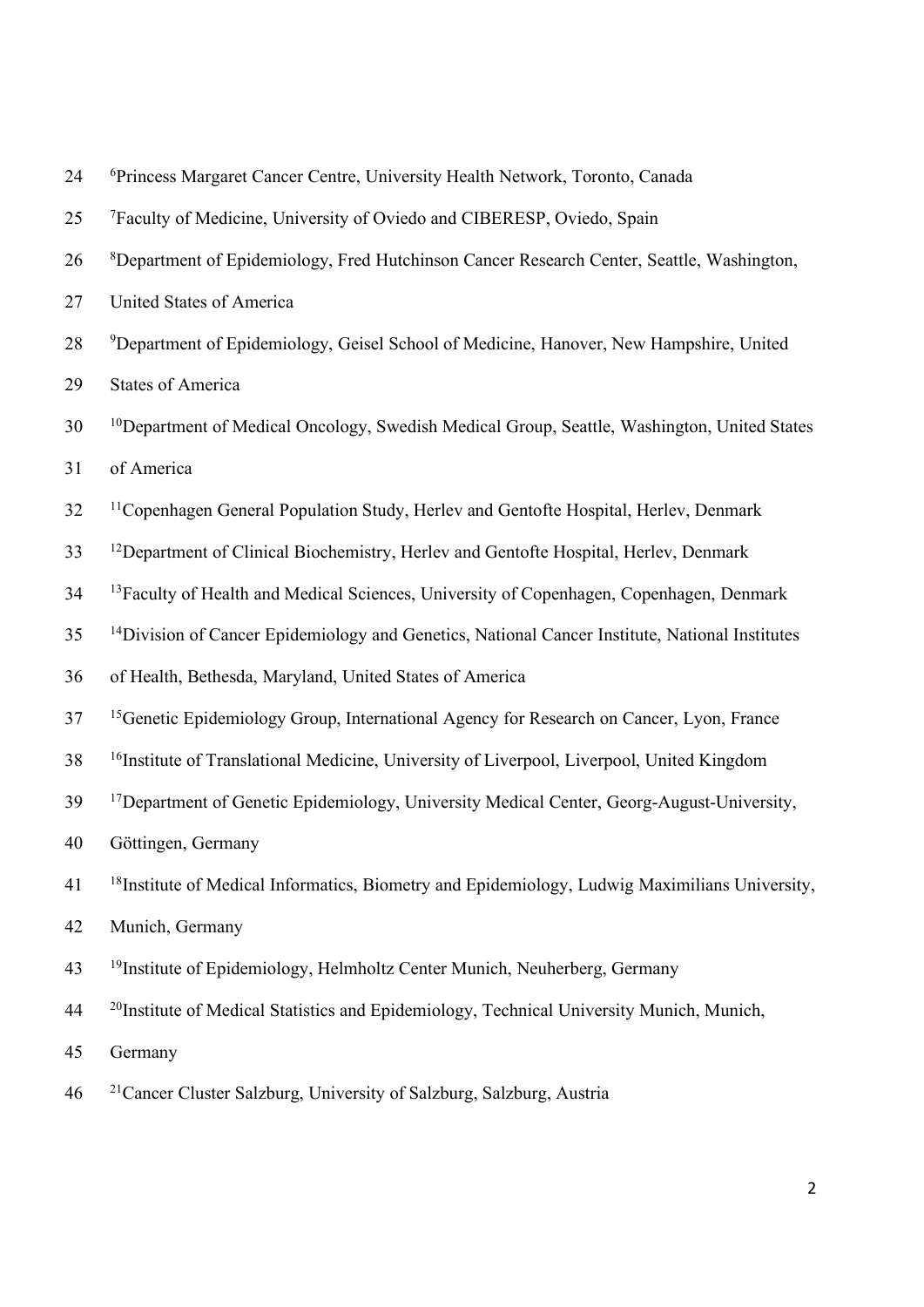<sup>22</sup> Translational Lung Research Center Heidelberg, University Hospital Heidelberg, Heidelberg,

Germany

- <sup>23</sup> Translational Lung Research Center, German Center for Lung Research, Heidelberg, Germany
- 50 <sup>24</sup> Clalit National Cancer Control Center, Carmel Medical Center, Haifa, Israel
- 25Markey Cancer Center, University of Kentucky, Lexington, Kentucky, United States of

America

- 26Department of Epidemiology, The University of Texas MD Anderson Cancer Center, Houston,
- Texas, United States of America
- 27Unit of Nutrition and Cancer, Catalan Institute of Oncology Barcelona, Spain
- 28Department of Clinical Sciences Malmö, Lund University, Lund, Sweden
- <sup>29</sup> Laboratory Medicine Region, Skäne University Hospital, Lund, Sweden
- <sup>30</sup> Epidemiology Program, University of Hawaii Cancer Center, Honolulu, Hawaii, United States
- of America
- <sup>31</sup> Lunenfeld-Tanenbaum Research Institute, Sinai Health System, Toronto, Canada
- <sup>32</sup> Faculty of Medical Sciences, Radboud University Medical Center, Nijmegen, The Netherlands
- 33Department of Epidemiology and Biostatistics, Nanjing Medical University, Nanjing, China
- 34National Institute of Occupational Health, Oslo, Norway
- 35Department of Radiation Sciences, Umeä University, Umeä, Sweden
- 36Department of Medical Biosciences, Umeä University, Umeä, Sweden
- 37Department of Oncology, University of Sheffield, Sheffield, United Kingdom
- <sup>38</sup> School of Health and Related Research, University of Sheffield, Sheffield, United Kingdom
- 39Department of Preventive Medicine, Seoul National University College of Medicine, Seoul,
- Republic of Korea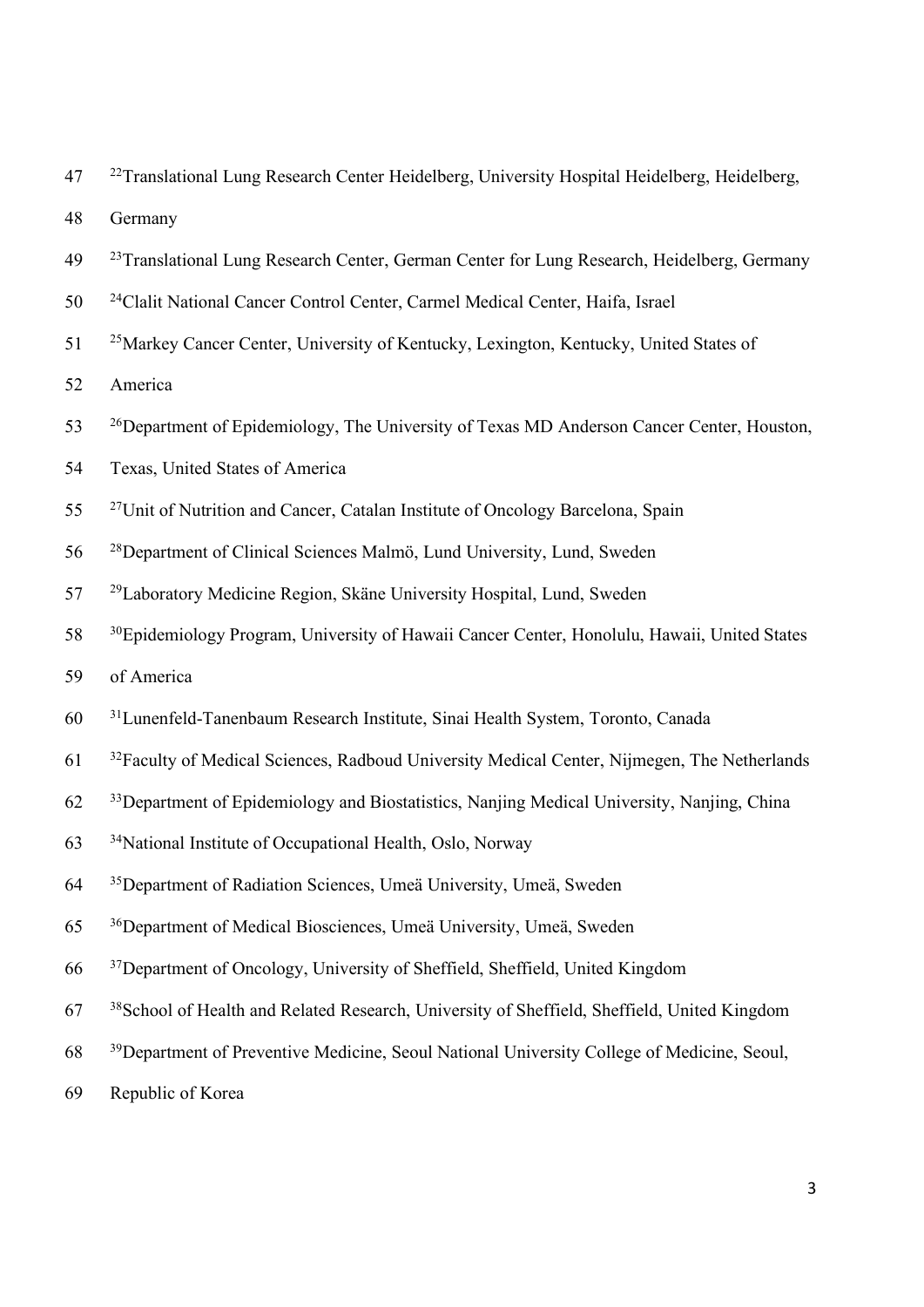- 40University of Pittsburgh Medical Center Hillman Cancer Center, University of Pittsburgh
- School of Medicine, Pittsburgh, Pennsylvania, United States of America
- 41Department of Pharmaceutical Sciences, Washington State University, Spokane, Washington,
- United States of America
- 42Department of Cancer Epidemiology, H. Lee Moffitt Cancer Center and Research Institute,
- Tampa, Florida, United States of America
- 43Department of Thoracic Surgery, Vanderbilt University Medical Center, Nashville, Tennessee,
- United States of America
- 78 <sup>44</sup> Russian N.N. Blokhin Cancer Research Centre, Russian Academy of Medical Sciences,
- Moscow, Russia
- 80 45Department of Radiation Oncology, Dana-Farber Cancer Institute, Boston, Massachusetts,
- United States of America
- 46Department of Medical Oncology, Dana-Farber Cancer Institute, Boston, Massachusetts,
- United States of America
- 84 <sup>47</sup> Prosserman Centre for Population Health Research, Sinai Health System, Toronto, Canada
- 48Dan L. Duncan Comprehensive Cancer Center and Department of Medicine, Baylor College of
- Medicine, Houston, Texas, United States of America
- 87 <sup>49</sup>Department of Environmental Health, Harvard T.H. Chan School of Public Health, Boston,
- Massachusetts, United States of America
- 50Department of Medicine, Massachusetts General Hospital, Harvard Medical School, Boston,
- Massachusetts, United States of America
- 51Department of Statistics, Harvard University, Cambridge, Massachusetts, United States of
- America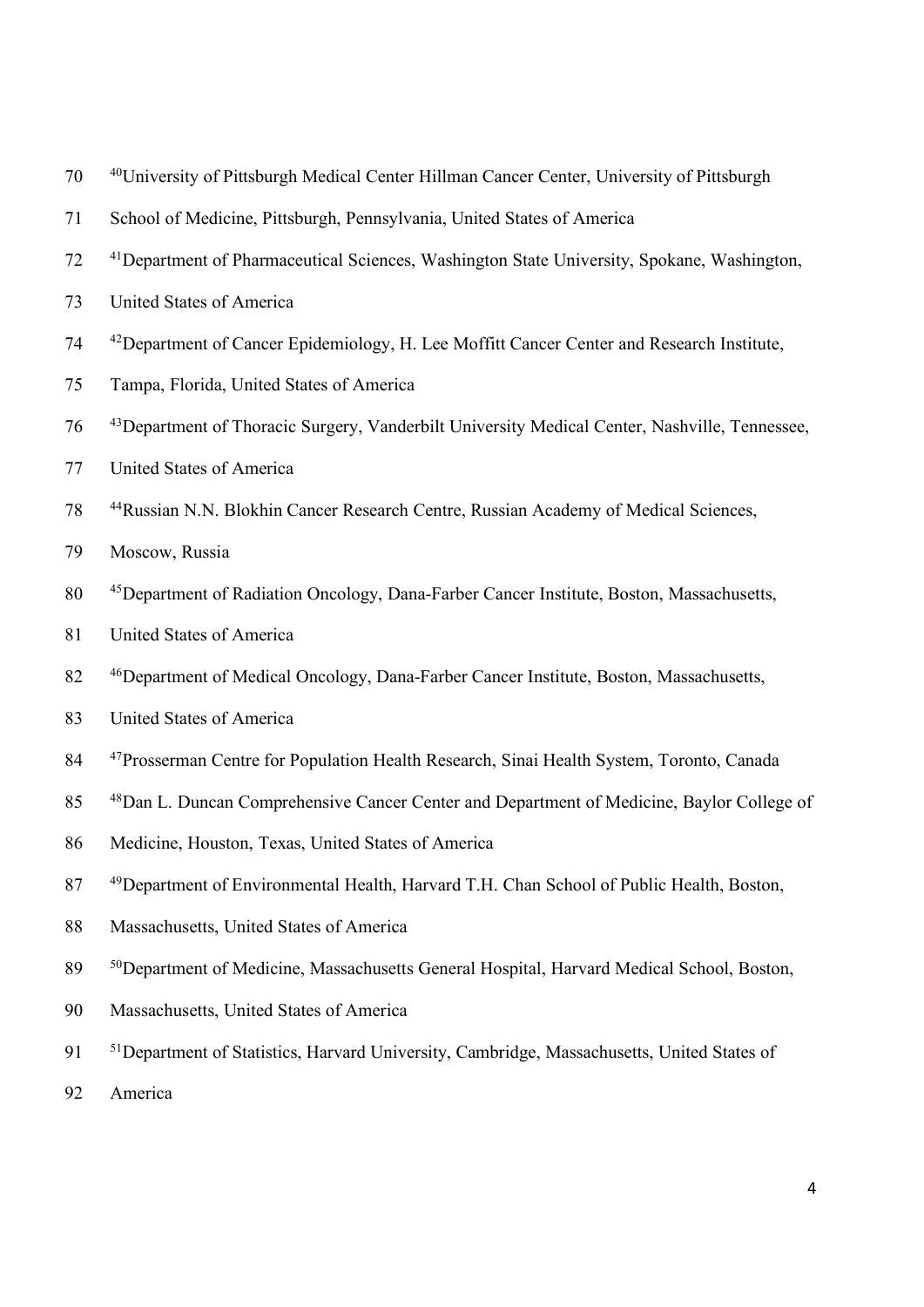- \*Corresponding author
- 95 E-mail: xlin@hsph.harvard.edu
- 
- **Funding:** National Institutes of Health: R35-CA197449, R01-HL113338, P42-ES016454,
- U01CA209414, U19CA203654, and T32-ES007142. Christopher I. Amos is a research scholar
- of the Cancer Prevention Institute of Texas and is partially supported by RR170048.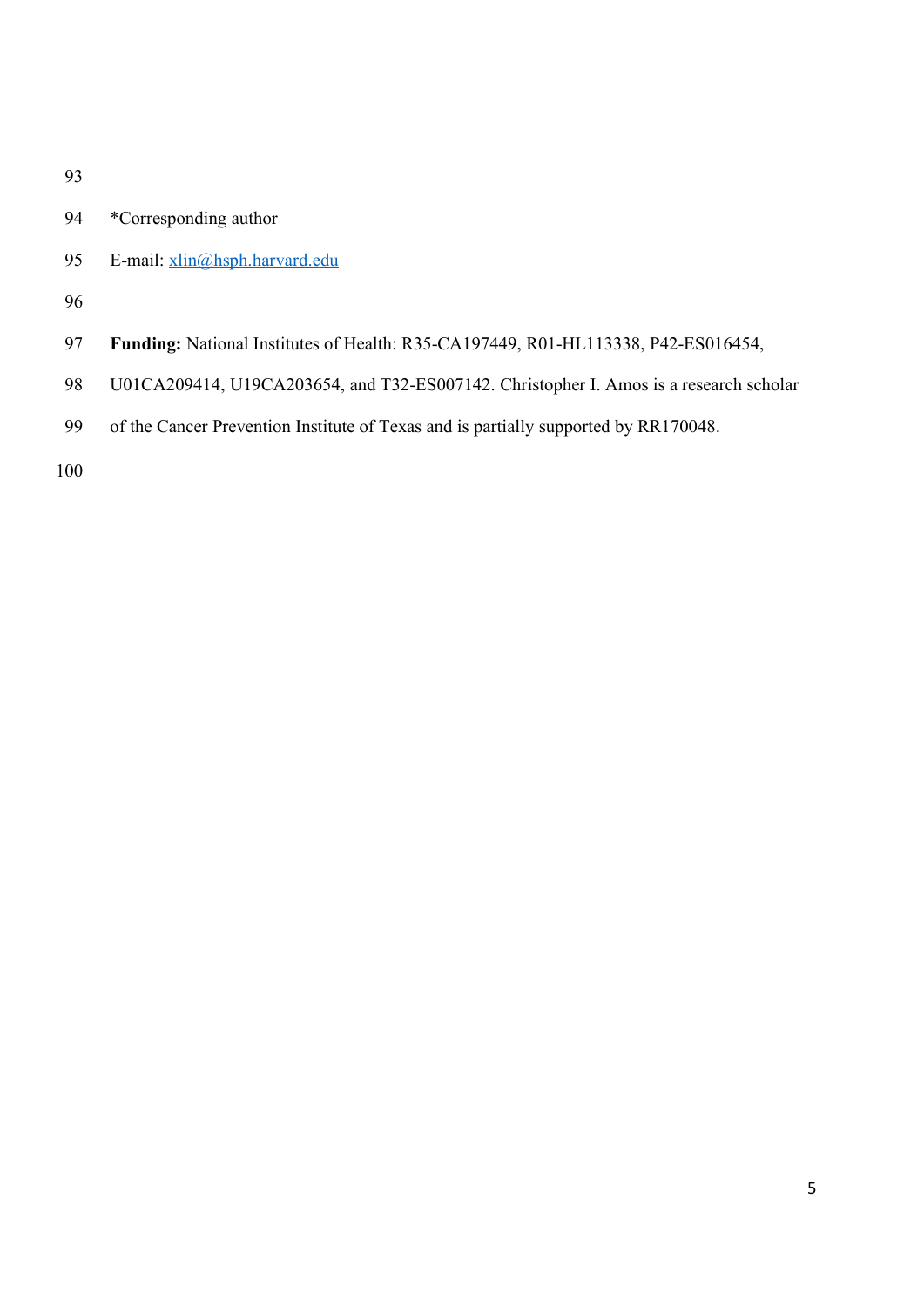#### **Abstract**

 Clinical trial results have recently demonstrated that inhibiting inflammation by targeting the 103 interleukin-1 $\beta$  pathway can offer a significant reduction in lung cancer incidence and mortality, highlighting a pressing and unmet need to understand the benefits of inflammation-focused lung cancer therapies at the genetic level. While numerous genome-wide association studies (GWAS) have explored the genetic etiology of lung cancer, there remains a large gap between the type of information that may be gleaned from an association study and the depth of understanding necessary to explain and drive translational findings. Thus, in this work we jointly model and integrate extensive multi-omics data sources, utilizing a total of 40 genome-wide functional annotations that augment previously published results from the International Lung Cancer Consortium (ILCCO) GWAS, to prioritize and characterize single nucleotide polymorphisms (SNPs) that increase risk of squamous cell lung cancer through the inflammatory and immune responses. Our work bridges the gap between correlative analysis and translational follow-up research, refining GWAS association measures in an interpretable and systematic manner. In particular, re-analysis of the ILCCO data highlights the impact of highly-associated SNPs from nuclear factor-κB signaling pathway genes as well as major histocompatibility complex mediated variation in immune responses. One consequence of prioritizing likely functional SNPs is the pruning of variants that might be selected for follow-up work by over an order of magnitude, from potentially tens of thousands to hundreds. The strategies we introduce provide informative and interpretable approaches for incorporating extensive genome-wide annotation data in analysis of genetic association studies. **Keywords:** genome-wide annotation, integrative omics, lung cancer, major histocompatibility

complex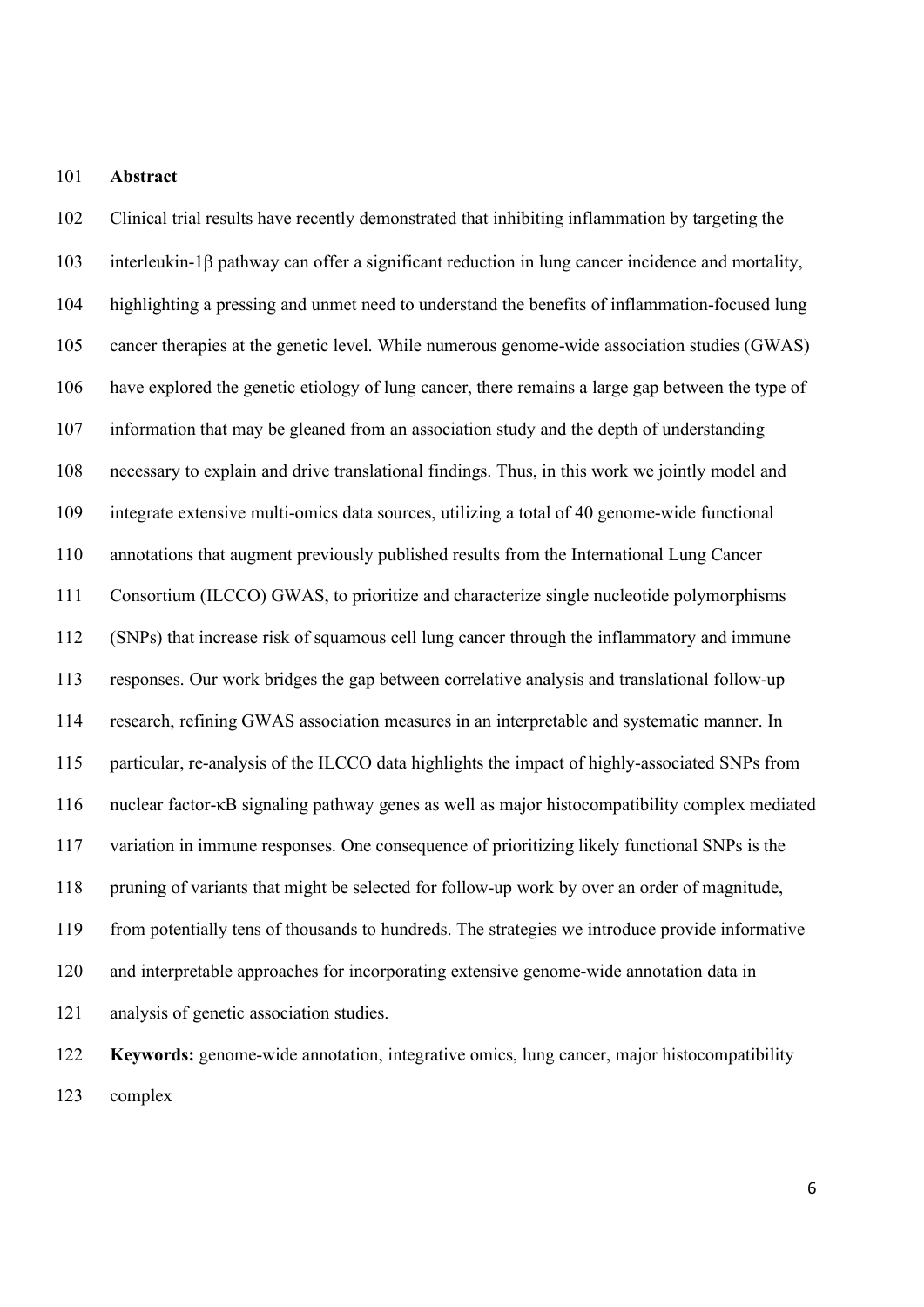## **Main Text**

## **1 Introduction**

 associated with lung cancer, however it is often difficult to explain exactly how associated variants perturb biological processes and increase risk of disease (Edwards, Beesley, French, & Dunning, 2013; Tam et al., 2019). Such difficulties arise in part from a conventional focus on only a few data types - for instance, genotype or gene expression data - which may naturally limit our understanding of the processes involved in carcinogenesis. Recently, many quantitative tools such as fine-mapping have been applied to better prioritize single nucleotide polymorphisms (SNPs) implicated in lung cancer (Ferreiro-Iglesias et al., 2018), but these approaches are also generally applied to only a few types of data. Less effort has been focused on cogently integrating the dozens of multi-omic annotations that offer a range of distinct perspectives regarding the mechanistic roles of individual SNPs (ENCODE Project Consortium, 2012; Visscher et al., 2017) associated with lung cancer. This paper integrates forty different genome-wide variant functional annotations in a generalized linear mixed model (GLMM) based approach to prioritize and characterize inflammatory- and immune-related risk SNPs identified by a large-scale GWAS of lung squamous cell carcinoma (SCC) recently conducted by the International Lung Cancer Consortium (ILCCO) (McKay et al., 2017). Functional annotations describe characteristics of SNPs in a manner that parallels the way covariates describe subjects in a traditional GWAS regression analysis; one example of an annotation is the distance (in bp) between a SNP and the nearest transcription start site. The 40

Genome-wide association studies (GWAS) have successfully identified many genetic loci

annotations we use can thus be thought of as 40 covariates describing each SNP. In contrast to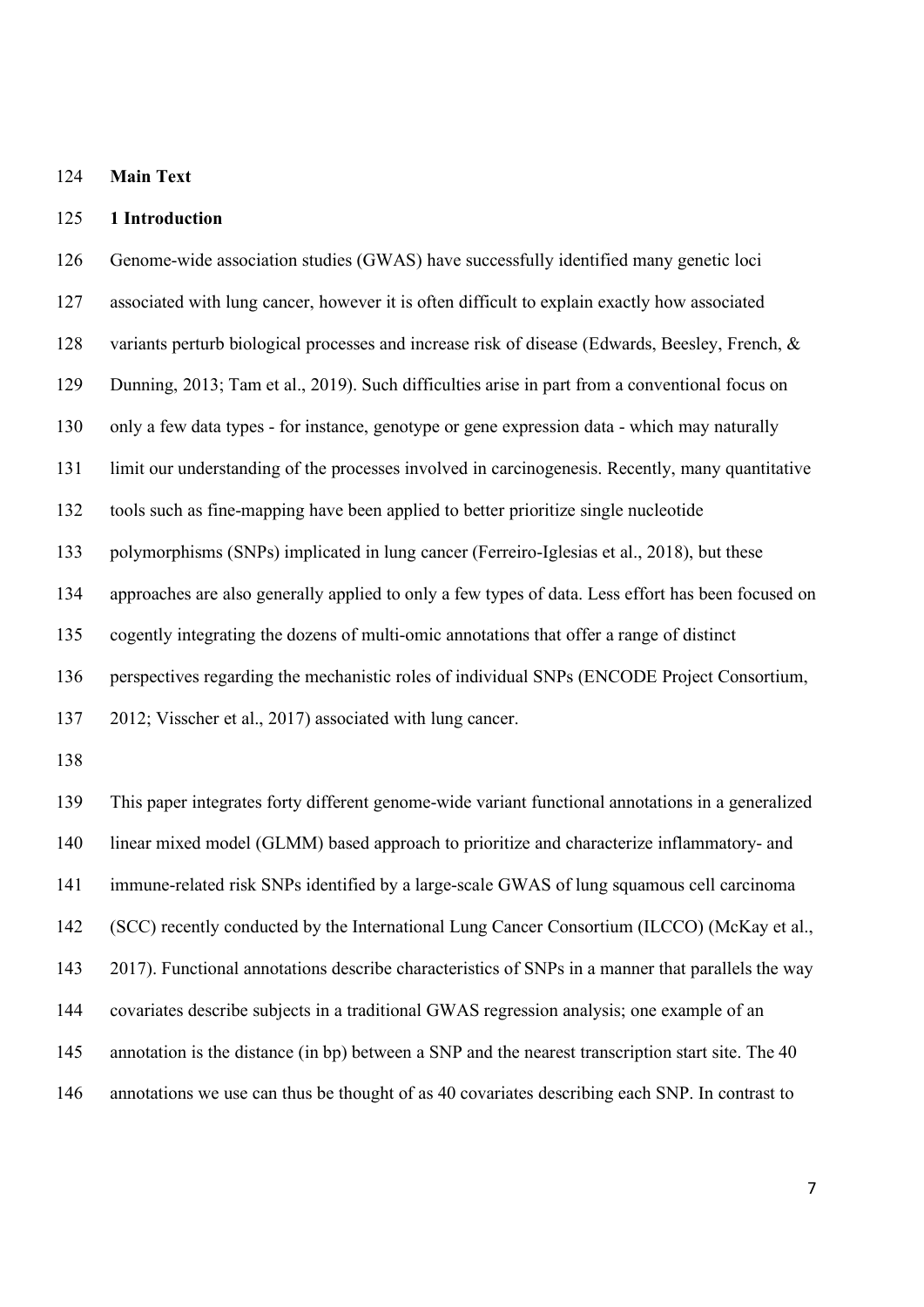association-based methods such as fine-mapping, our model utilizes genome-wide annotation data from a variety of modalities to predict the biological roles of a SNP. The multi-dimensional functional prediction recognizes that different types of variants can possess vastly different consequences and thus allows SNPs to be evaluated on a range of attributes. This crucial feature distinguishes the model from other aggregation algorithms, most of which produce a single composite score that may be difficult to interpret and can over- or under-weight certain traits based on factors such as the type of training data used (Huang, Gulko, & Siepel, 2017; Kircher et al., 2014; Rogers et al., 2018).

 Our re-analysis of the previously published ILCCO GWAS data – which reported a table of over 157 21,000 highly-associated (i.e.  $p<10^{-5}$ ) SNPs - emphasizes the inflammatory response and related immune mechanisms, which have long been studied as risk factors for lung cancer (Takahashi, Ogata, Nishigaki, Broide, & Karin, 2010; Walser et al., 2008). We take this approach because of a pressing and unmet need to more clearly explain significant results from the recent CANTOS clinical trial. In this trial (P. M. Ridker et al., 2017), patients treated with 300 mg of canakinumab, an IL-1β inhibitor, demonstrated a large decrease in lung cancer incidence (hazard ratio=0.33, p<0.0001) and mortality (hazard ratio=0.23, p=0.0002) during median follow-up of 3.7 years, one of the first such successes when targeting IL-1β in randomized human trials for lung cancer. CANTOS was primarily designed to evaluate cardiovascular outcomes and also demonstrated a significant reduction in risk of recurrent cardiovascular events (Paul M Ridker et al., 2017). It is of great interest to understand the genetic underpinnings of inflammatory- and immune-based risk in SCC to, for example, provide a more direct view into the biological mechanisms underlying disease, suggest possible therapeutic targets, or guide more accurate risk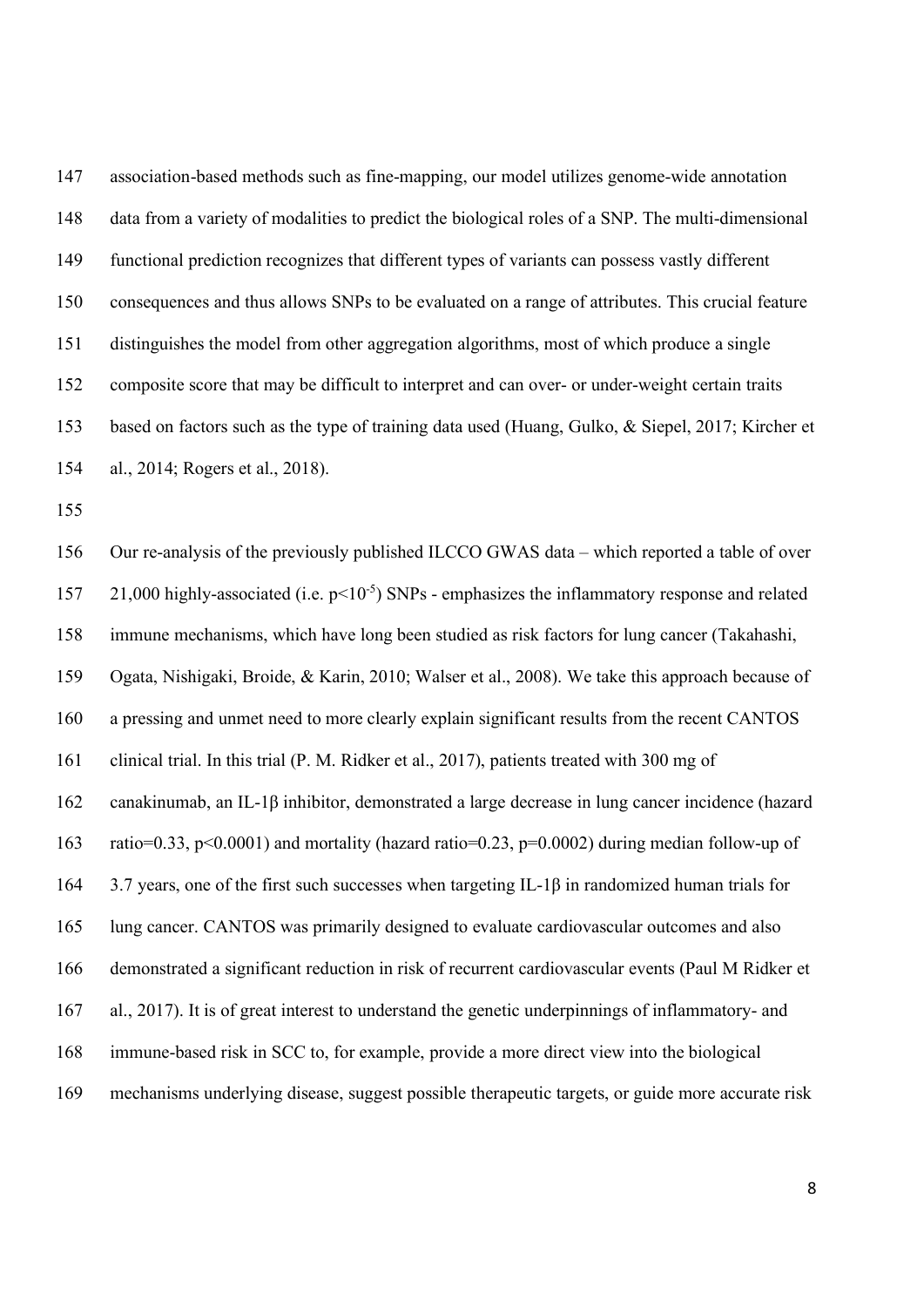screening policies, all goals difficult to achieve through association studies alone (Karczewski & Snyder, 2018). The main objective of our manuscript is to move toward these goals by identifying and characterizing translationally relevant SNPs that can be prioritized for functional follow-up studies. Accomplishing this objective can conserve many resources that would be needed to validate the tens of thousands of variants identified through GWAS alone, as prioritization can allow researchers to focus on a subset of GWAS variants that are likely to possess functional roles.

 This synthesis of the multi-faceted variant functional annotation data highlights the roles of many SNPs in genes belonging to intricate regulatory networks that affect cytokine signaling cascades and the immune response. For example, we prioritize a number of regulatory SNPs in nuclear factor-κB (NF-κB) signaling pathway genes. We also uncover a number of variants in the HLA region that may perturb disease risk through disruption of standard antigen presenting processes. Comparisons with risk variants in other lung cancer subtypes suggest that the sets of genetic variants driving inflammation risk in these diseases differ from those highlighted in our analysis of SCC. Taken together, our results help explain the CANTOS findings at a genetic level, advance understanding of the inflammation and immune related systems driving lung cancer risk across different histologies, and demonstrate how to integrate varied sources of multi-omic variant annotation data in a coherent statistical framework.

# **2 Materials and Methods**

**2.1 Multi-dimensional annotation class estimation**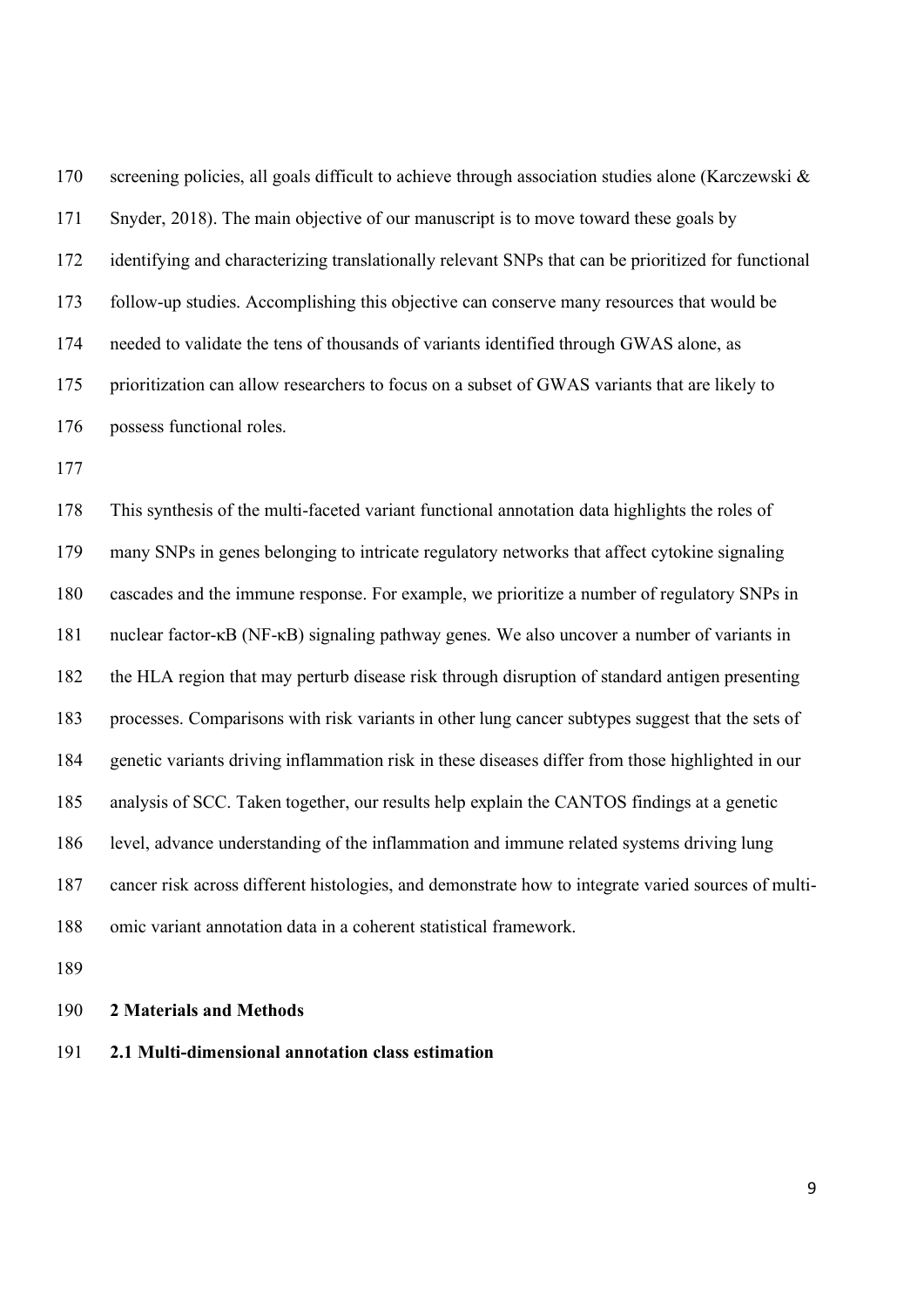To interrogate the mechanistic roles of individual variants, we utilized a Multi-dimensional Annotation Class Integrative Estimator (MACIE) (Li, 2020; Yung, 2016) that modeled a SNP's annotation values using a generalized linear mixed model in which the annotation values were assumed to depend on a SNP's membership in multiple latent binary classes. In the MACIE framework, function was defined as a composite of these unobserved classes, with each class designed to summarize the functionality described by a different set of annotations. This distinctive formulation of functionality as a set of multiple characteristics allowed for a more versatile and more interpretable model than was possible when considering only a single holistic score. Existing integrative methods that produce one-dimensional ratings often either sacrifice data to focus on a single attribute or sacrifice specificity to incorporate more annotations (Supplementary Figure S1).

 The model-fitting procedure estimated latent variant functional classes in the GLMM setting, while accounting for correlations between multiple annotations using random effects, under previously specified models for this framework (Sammel, Ryan, & Legler, 1997). Estimation proceeded with the EM algorithm, and computation of MACIE occurred in two main stages. In the training stage, the MACIE model was constructed using functional scores (36 for noncoding and synonymous variants and 12 for nonsynonymous coding variants) from a properly selected training dataset. This step obtained the fitted model parameters. In the prediction stage, the fitted model parameters were applied to a new set of SNPs to calculate the probability that each SNP belonged to a specific functional category given the data (see Appendix A for technical details). The functionality of a noncoding or synonymous coding SNP was defined with a regulatory class and an evolutionarily conserved function class. The membership of a SNP in each class was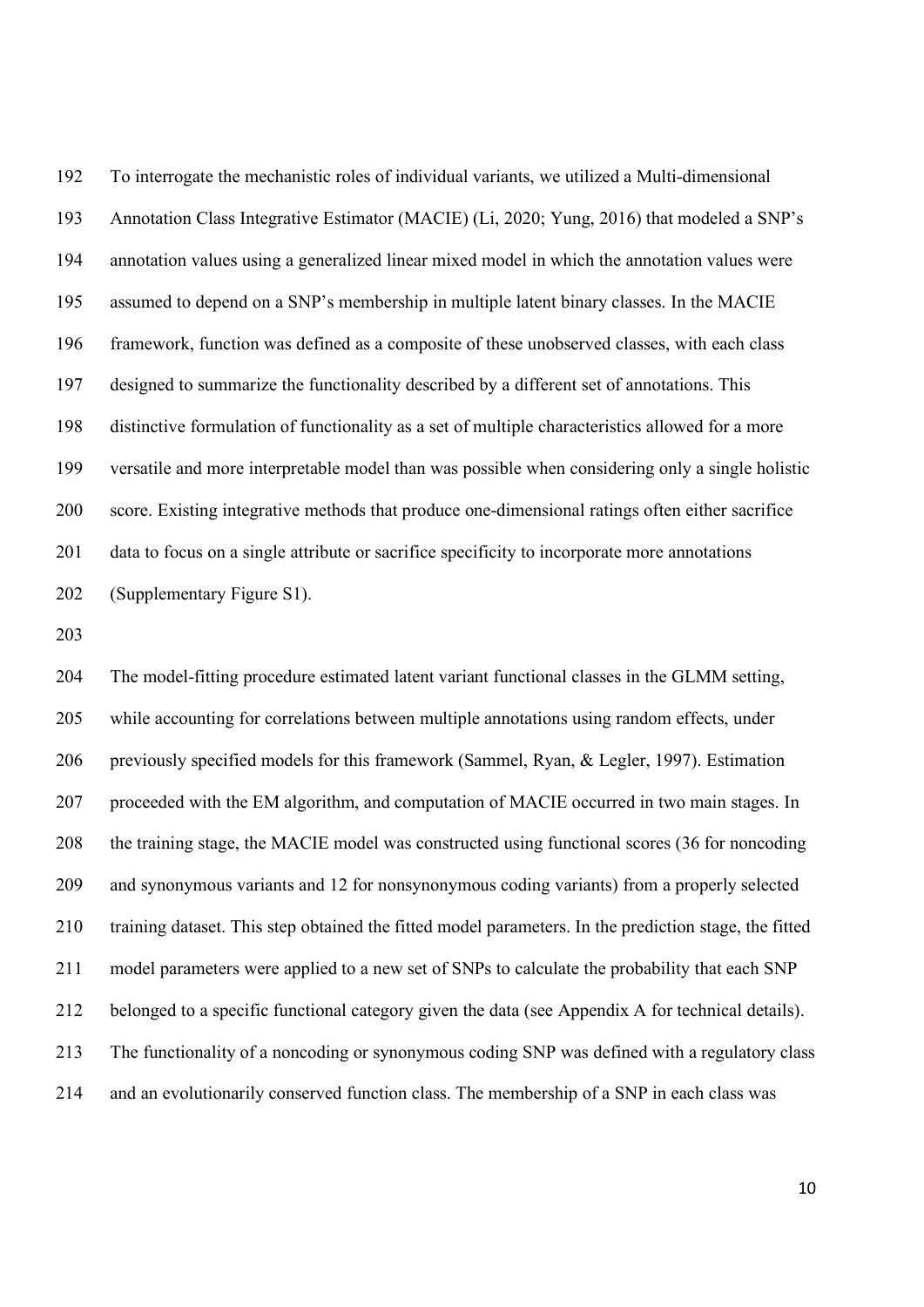denoted by a binary indicator, and as such, the MACIE score was a composite measure

216 corresponding to the probability that a SNP belonged to each of the  $2 \times 2 = 4$  possible classes.

Marginal probabilities for either the regulatory or conserved classes could also be calculated by

summing the two probabilities corresponding to that class.

 Functional annotation scores were selected and partitioned into three groups (regulatory function, evolutionarily conserved function, damaging protein function) based on previous experience (Yung, 2016) with modeling the annotations most likely to add novel and useful information in predicting functional roles. Different scores and different partitions could additionally be used for different phenotypes; such a step would require the model to be retrained. All precomputed scores for the specific MACIE model used in this analysis are available online (see Data Availability Statement).

 All 40 scores used in the model were downloaded from the EIGEN (Ionita-Laza, McCallum, Xu, 229 & Buxbaum, 2016) and CADD (Kircher et al., 2014) databases. Missing values were imputed as described in the original databases. As with EIGEN (Ionita-Laza et al., 2016), we retrieved each variant's functional class from the CADD database and grouped "Regulatory", "Intronic", "Downstream", "Upstream", "Noncoding change", "3prime UTR", "5prime UTR", "Intergenic", and "Synonymous" SNPs all in the same noncoding and synonymous variants group. The MACIE training dataset for these variants consisted of 10% of variants randomly selected from the 1000 Genomes Project data set (excluding those in dbNSFP) that were located within 500 bp upstream of a gene start site.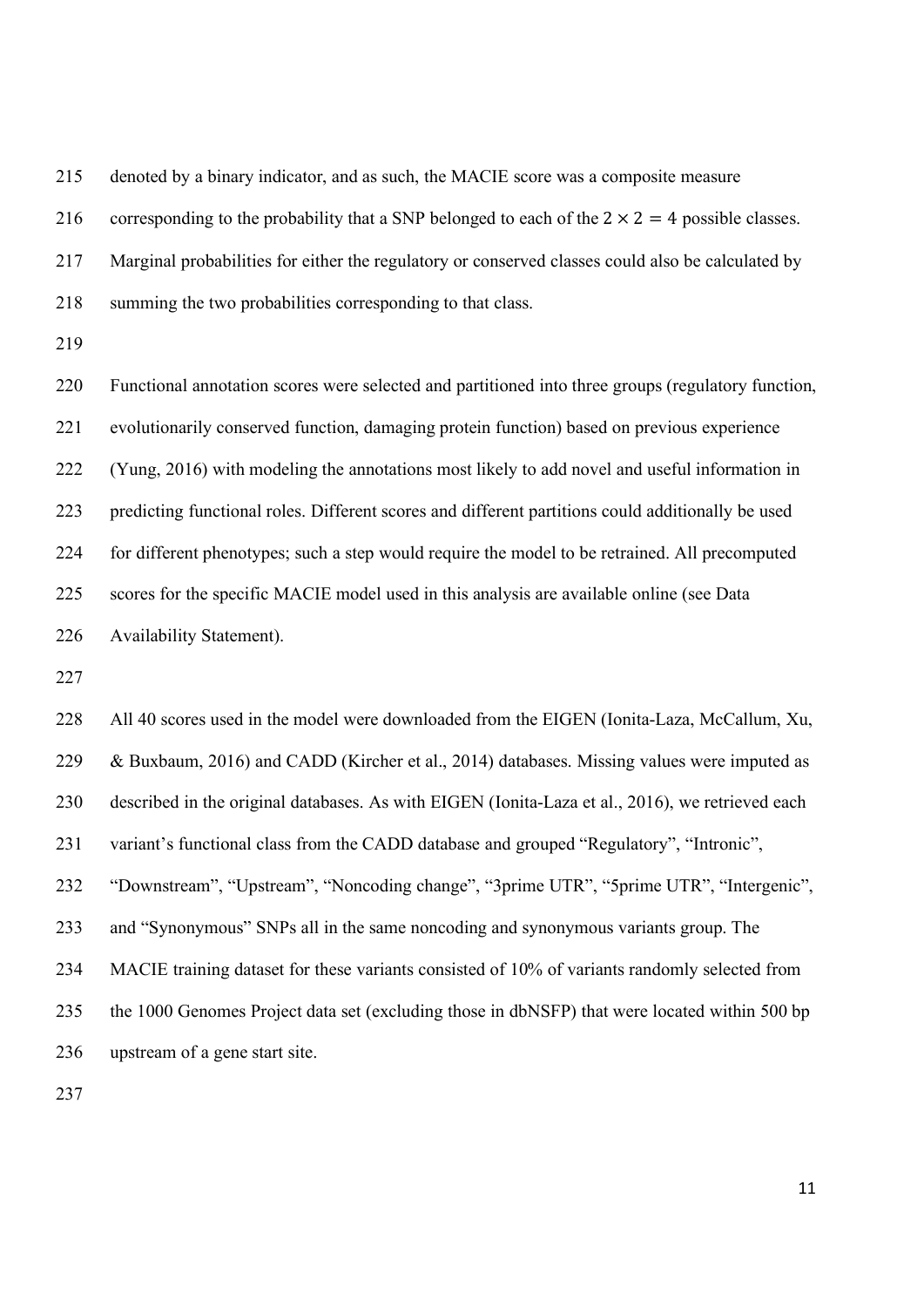| 238 | For each variant, the conserved class integrated eight evolutionary conservation scores         |
|-----|-------------------------------------------------------------------------------------------------|
| 239 | downloaded from the EIGEN database: GERP NR, GERP RS, PhyloPri, PhyloPla, PhyloVer,             |
| 240 | PhastPri, PhastPla, and PhastVer (names given as they appear in EIGEN). These scores            |
| 241 | corresponded to outputs from the GERP++, phyloP, and phastCons algorithms and were              |
| 242 | previously described (Davydov et al., 2010; Ionita-Laza et al., 2016; Pollard, Hubisz,          |
| 243 | Rosenbloom, & Siepel, 2010; Siepel et al., 2005). The transcription regulatory class integrated |
| 244 | 28 functional scores from the CADD database (Kircher et al., 2014), including GC, CpG,          |
| 245 | ENCODE histone modification marks (EncH3K27Ac, EncH3K4Me1, EncH3K4Me3),                         |
| 246 | ENCODE open chromatin marks (EncExp, EncOCCombPVal, EncOCDNasePVal,                             |
| 247 | EncOCFairePVal, EncOCpolIIPVal, EncOCctcfPVal, EncOCmycPVal, EncOCDNaseSig,                     |
| 248 | EncOCFaireSig, EncOCpolIISig, EncOCctcfSig, EncOCmycSig), ENCODE transcription factor           |
| 249 | binding sites data (TFBS, TFBSPeaks, TFBSPeaksMax), ChromHMM states collapsed into 5            |
| 250 | groups (cHmmTSS, cHmmTx, cHmmEnh, cHmmZnf, cHmmRepr), bStatistic, minDistTSS, and               |
| 251 | minDistTSE (all names as they appear in the CADD database). The MACIE GLMM for                  |
| 252 | noncoding and synonymous SNPs was then fit by jointly integrating all 36 functional scores in   |
| 253 | two classes.                                                                                    |
| 254 |                                                                                                 |

 For the nonsynonymous model, the training set used 10% of variants in the dbNSFP database (Liu, Wu, Li, & Boerwinkle, 2016), excluding sex chromosomes. The same eight conservation scores as above were used to evaluate an evolutionarily conserved class, and then four protein function scores (SIFT (Ng & Henikoff, 2003), PolyPhenDiv (Adzhubei et al., 2010), PolyPhenVar, and Mutation Assessor (Reva, Antipin, & Sander, 2011)) were extracted from the EIGEN database and used to predict a second class assessing the damaging function of coding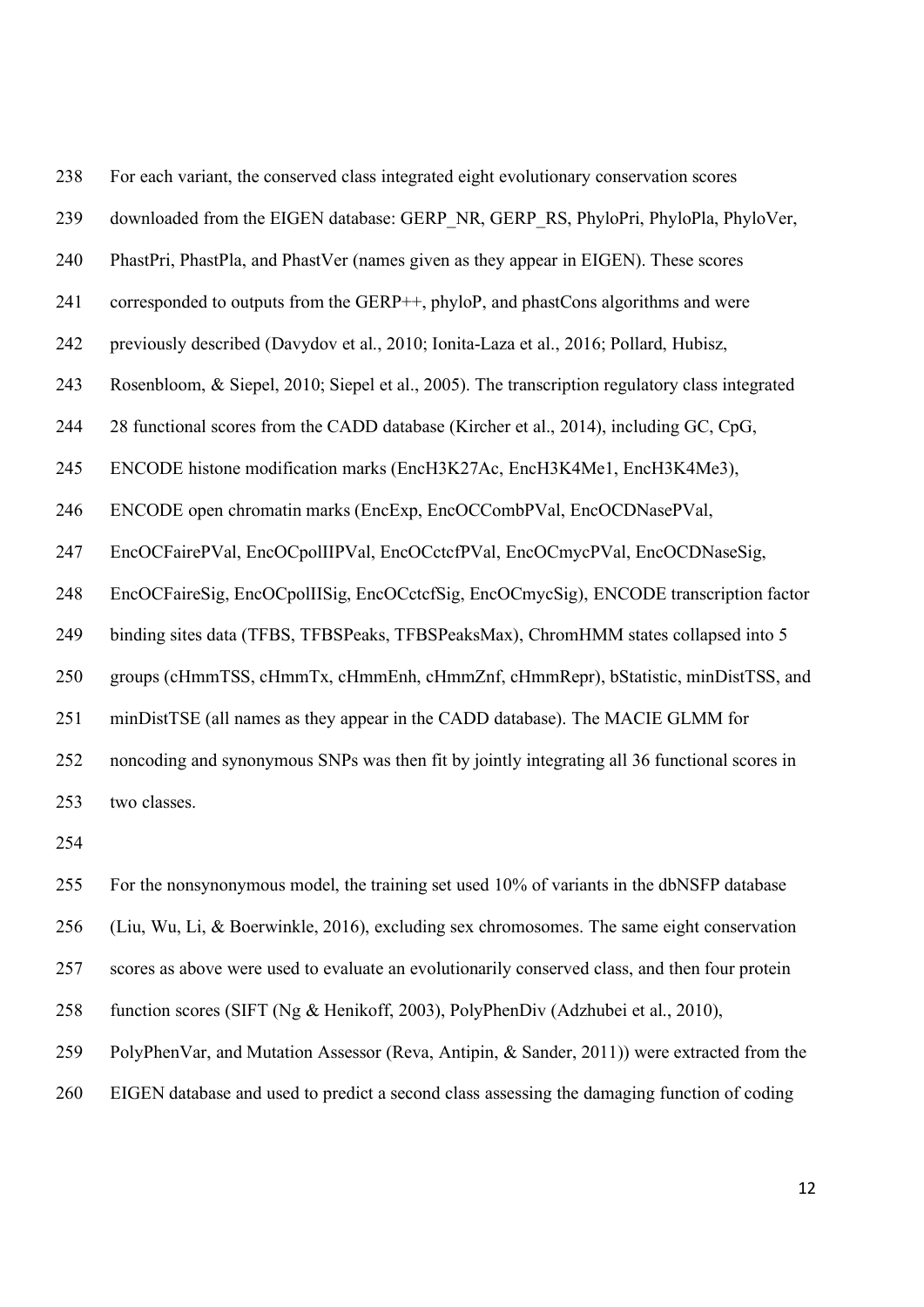substitutions. The MACIE marginal probabilities were then calculated using the same procedures described for noncoding variants.

# **2.2 Gene-based association analysis**

 To focus the analysis on inflammatory- and immune-related processes, we first performed gene- level inference on the largest existing lung cancer GWAS dataset. While MACIE results were calculated for all ILCCO SNPs, a key feature of the model was interpretability of the predicted classes, and so to most clearly demonstrate this advantage we concentrated discussion on those SNPs located near inflammatory- and immune-related genes. SNPs that were not located near genes but still predicted to belong to MACIE functional classes were interesting in their own right, although we left their exploration for future work.

 Collection and preparation of the complete ILCCO OncoArray dataset was described previously (McKay et al., 2017), and from this overall compendium we restricted our initial gene-based association analysis to a subset of 7,426 squamous cell carcinoma cases and 55,630 controls, all of European descent. We mapped (Aken et al., 2016; Chang et al., 2015) individual SNP test statistics to genes if they fell inside or within 5 kb of the gene.

 Gene-based inference was conducted with the Generalized Berk-Jones (GBJ) statistic (Sun & Lin, 2019). GBJ was derived from the Berk-Jones statistic, which demonstrates certain asymptotic optimality properties in set-based testing situations, and GBJ was previously shown to provide more power than comparable methods such as the Sequence Kernel Association Test (Wu et al., 2011) over a variety of commonly-occurring testing situations.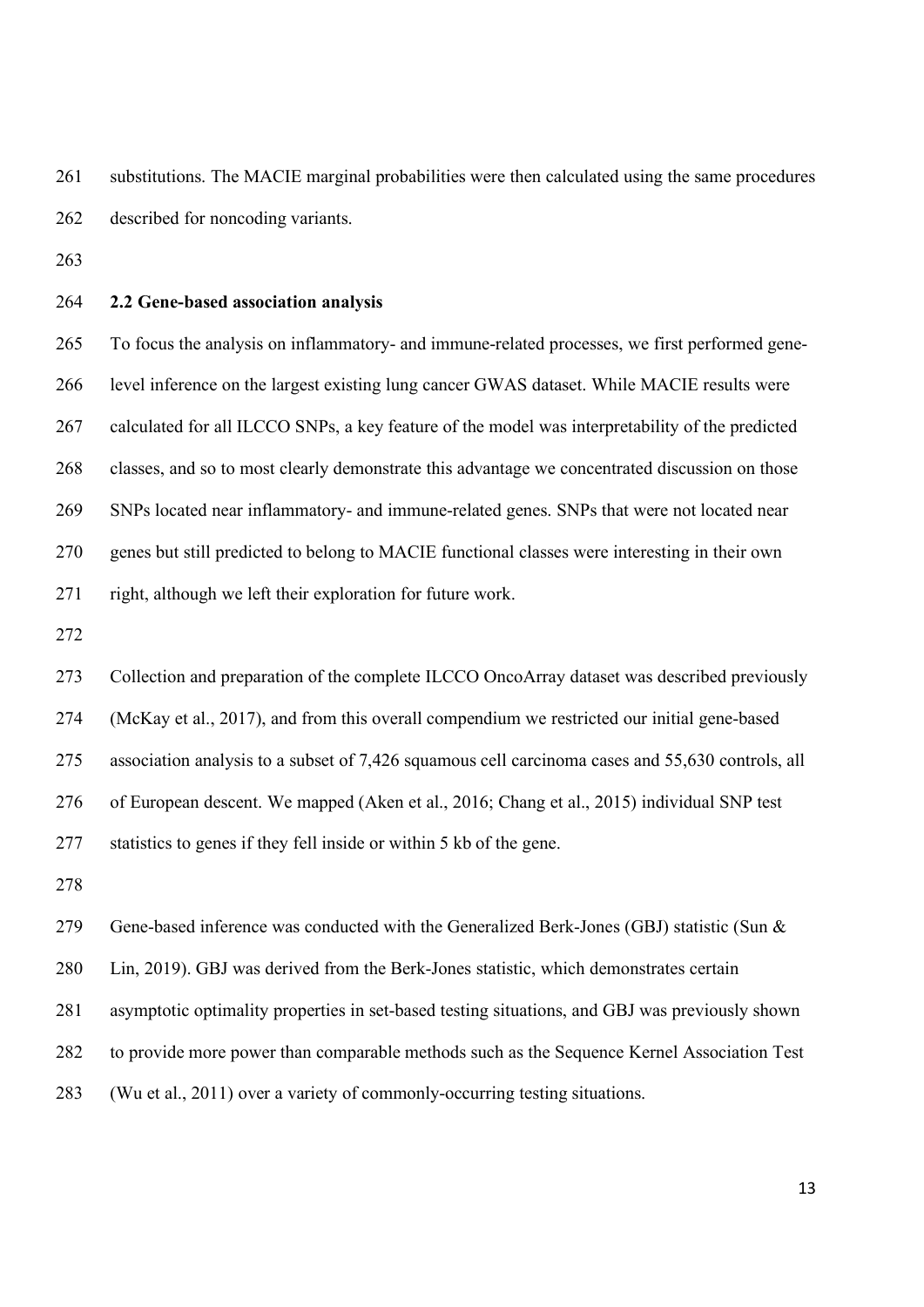| 285 | All summary statistics used were derived from SNPs with a minor allele frequency greater than    |
|-----|--------------------------------------------------------------------------------------------------|
| 286 | 1% in the 1000 Genomes European cohort, thus the normality assumption of GBJ was likely to       |
| 287 | be satisfied, given the very large sample size. For very large genes comprising more than 1,000  |
| 288 | SNPs, we pruned the set to remove SNPs that were correlated at $r^2 > 0.5$ (Chang et al., 2015). |
| 289 | Each different histology was tested with the ILCCO summary statistics corresponding to that      |
| 290 | histology.                                                                                       |
| 291 |                                                                                                  |
| 292 | In searching for functional SNPs conferring risk of SCC, we also limited our main analysis to    |

293 variants possessing a marginal association of  $p \le 5 \times 10^{-6}$  or uncommon and rare variants (minor 294 allele frequency less than 5%) demonstrating  $p \le 5 \times 10^{-4}$ . The common threshold of  $5 \times 10^{-8}$  used for genome-wide significance was not employed both because this was not a hypothesis testing study and because highly functional SNPs may demonstrate only modest association due to the limitations of marginal models. A less stringent measure was used for uncommon and rare variants because they are widely believed to demonstrate more functionality. 

# **2.3 Fine-mapping of HLA**

 Many variants in the HLA region showed both highly significant p-values and high MACIE predictions, and the density of strongly associated SNPs was much larger compared to other portions of the genome. Thus, we first performed additional imputation and fine-mapping to discover independent association signals amidst the strong long-range LD of this region. The original genotypes were imputed using 1000 Genomes Project data (1000 Genomes Project Consortium, 2015), but larger and richer datasets have been made available since then. We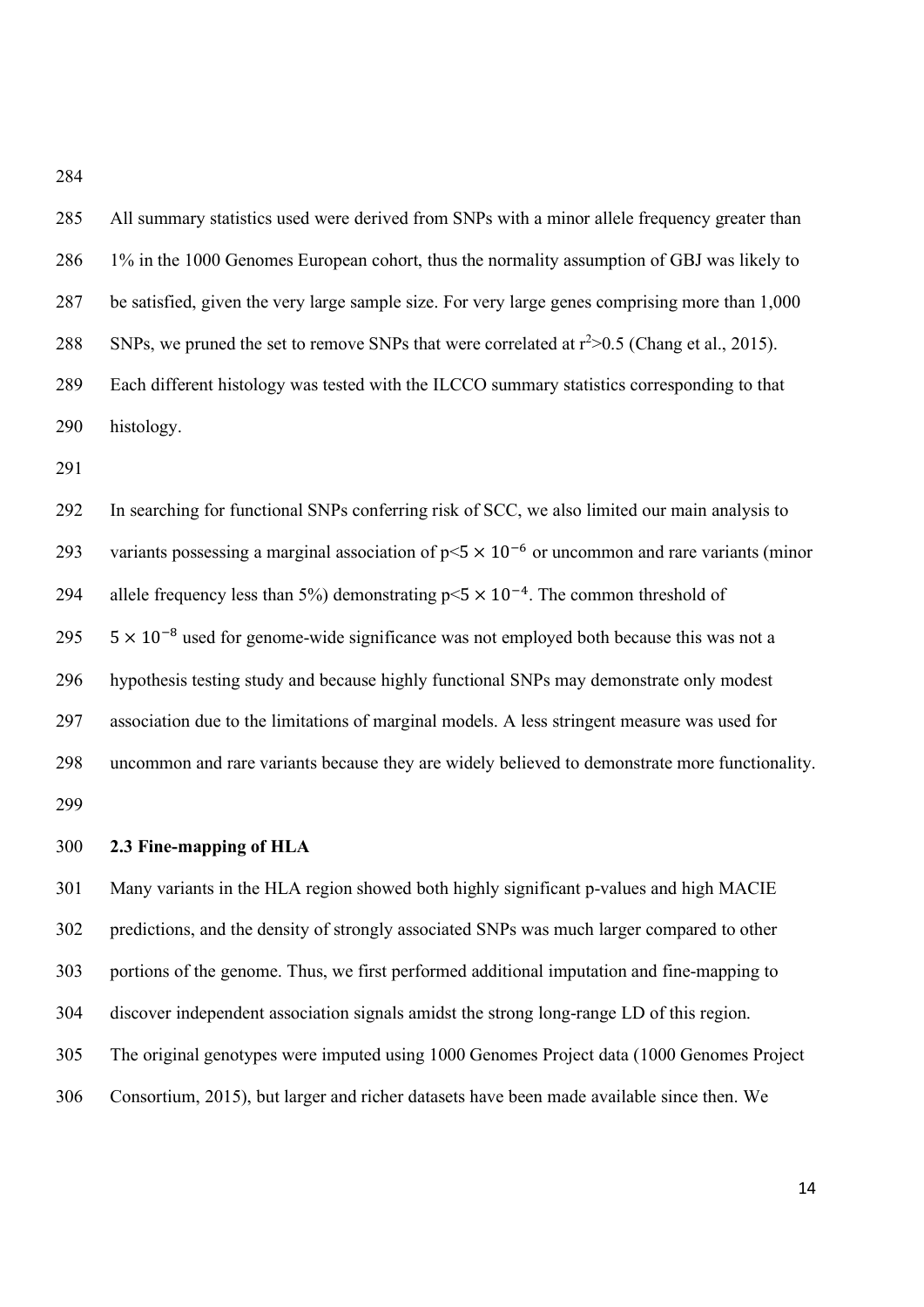utilized the SNP2HLA (Jia et al., 2013) software to reimpute data from the original OncoArray 308 chip with a reference dataset from the Type I Diabetes Genetics Consortium (Rich  $\&$  Concannon, 2015). We then followed previous lung cancer association studies (Ferreiro-Iglesias et al., 2018) by taking a forward stepwise regression approach with all original ILCCO SNPs as well as newly imputed SNPs to help determine the strongest independent signals in the highly polymorphic region.

**3 Results**

# **3.1 SCC-associated genes**

 Gene-based inference uncovered 243 genes (Supplementary Table S1) significantly associated 317 with lung cancer risk at the Bonferroni-corrected level of  $p=1.96 \times 10^{-6}$  (Figure 1a-c), with a number of the most highly associated genes mapping to regions of the genome that were validated in previous lung cancer studies (*IREB2, CHRNA5*, *ADAMTS7,* and others) (Bosse & Amos, 2018; Timofeeva et al., 2012). Of the 243 significant genes, 187 (77%) fell inside or within 2 Mb of the HLA complex (Supplementary Figure S2). Notably, many significant genes comprised important components of NF-κB signaling pathways. Examples included *TNF, CHUK, NFKBIL1,* and *TRIM38.* Multiple major histocompatibility complex (MHC) class I and class II genes were implicated as well, including *HLA-A, HLA-DQA1,* and *HLA-DQB1.* These inflammation and immune-related loci guided our search for functional variants. **3.2 Model-highlighted variants**

 In total, we found 868 SNPs meeting the marginal association threshold (see Materials and Methods) that were predicted to belong to the regulatory class with probability greater than 0.9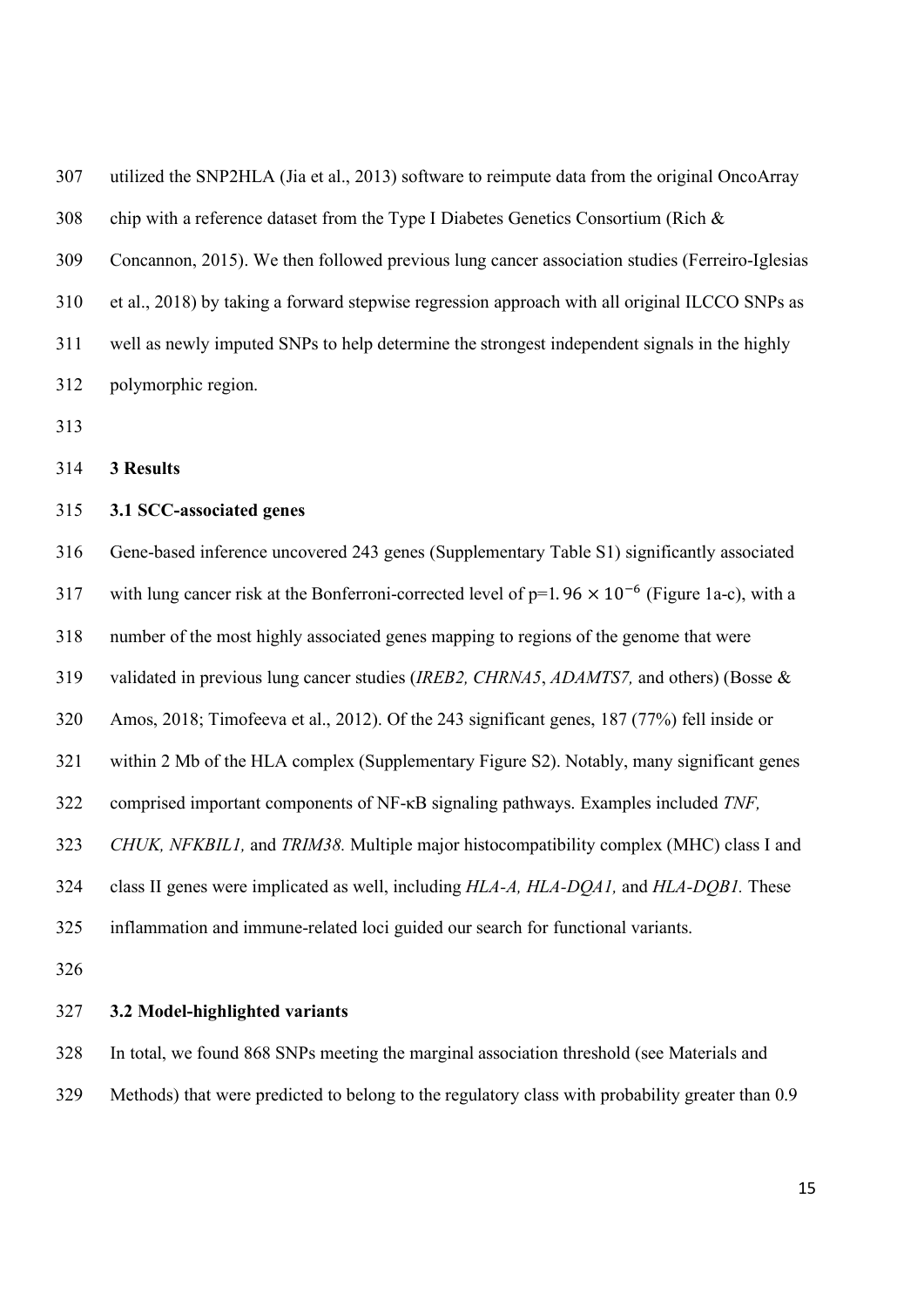(Figure 1d), and we found 65 SNPs meeting the marginal association threshold that were predicted to belong to the evolutionarily conserved class with probability greater than 0.9 (Figure 1e). While some SNPs highlighted by the model possessed extremely significant p-values, the range of marginal association was also quite large (Supplementary Table S2-S5). SNPs with MACIE predictions close to one generally possessed many elevated functional scores (Figure 2- 3), while variants with low predictions were often characterized by less remarkable annotation values. In the following, we highlight some of the strongest model predictions to show how results can supplement previous literature and existing work in a novel and efficient manner. 

# **3.3 Variants near genes involved in NF-κB signaling**

 The NF-κB family possesses a number of different roles in the immune response and other biological processes (Zhang, Lenardo, & Baltimore, 2017), and regulation of NF-κB has been 342 implicated in a wide variety of inflammation-based diseases, including many cancers (Hoesel  $\&$  Schmid, 2013; Lawrence, 2009; Pikarsky et al., 2004). In their inactive state, NF-κB proteins are bound to the inhibitors of NF-κB (IκB) family (Dolcet, Llobet, Pallares, & Matias-Guiu, 2005). 345 Activation can occur through the IKB kinase (IKK) complex (Karin & Greten, 2005). 

TNF superfamily activation is an inducer of NF-κB signaling (Aggarwal, 2003) and is also one

of the pathways that can be blocked by canakinumab-induced inhibition of IL-1β (Taniguchi &

Karin, 2018). Members of the family including *TNF*, *LTA,* and *LTB* were three neighboring

350 genes highly associated with SCC (all with gene-level  $p<1 \times 10^{-12}$  for association with SCC),

highlighting a link that has been observed in other inflammatory phenotypes as well (Dretzke et

al., 2011; Van Schouwenburg, Rispens, & Wolbink, 2013). Two of the most significant SNPs in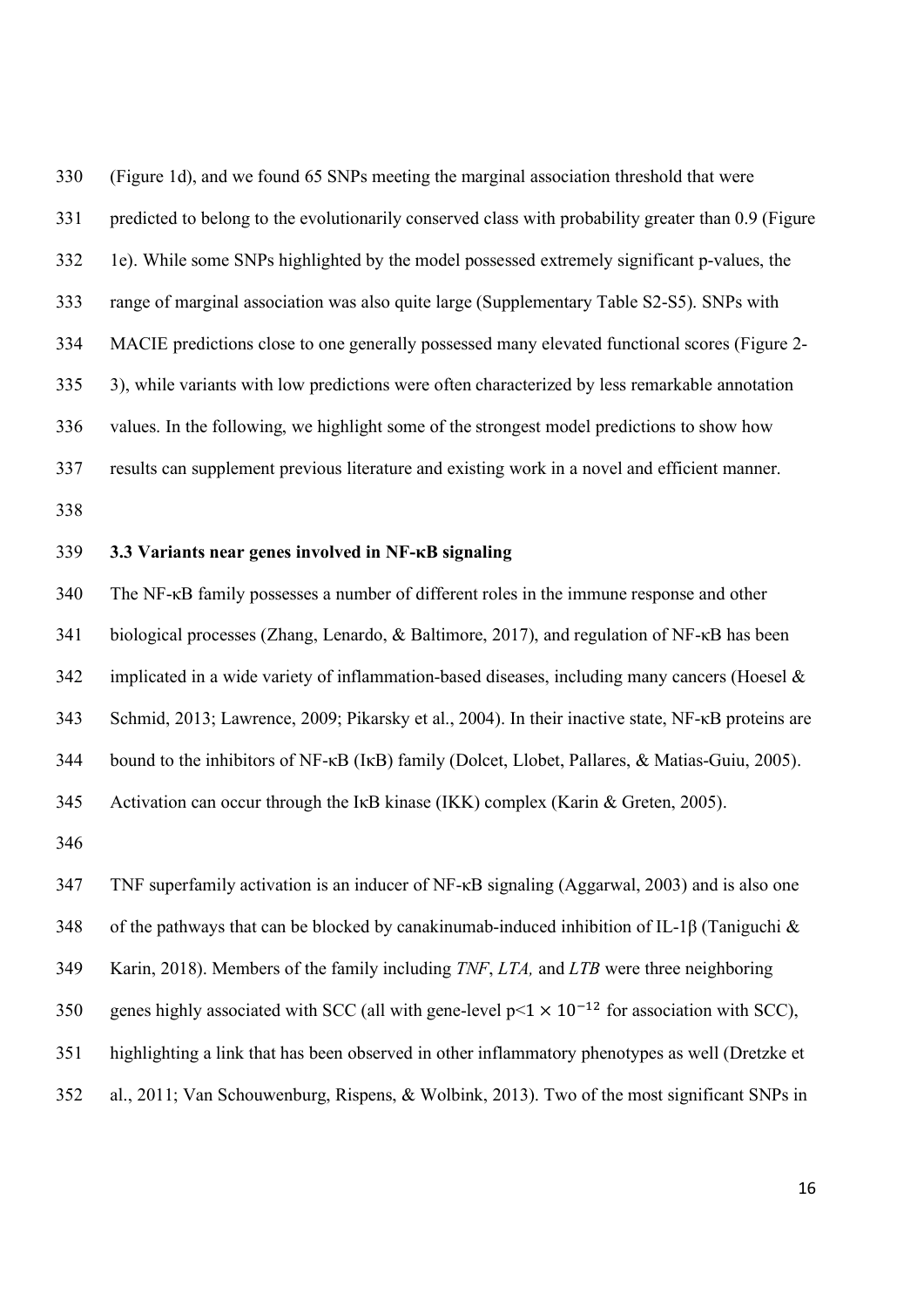the region were rs1800629 and rs1800628, found less than 1 kb upstream and downstream of the *TNF* transcription start and end sites, respectively.

 Based on data from 28 different measures of epigenetic activity, the regulatory class prediction for rs1800629 was greater than 99% (Table 1). This estimate was driven by many elevated annotation scores including, for example, ENCODE experiments demonstrating evidence of open chromatin (Figure 2f). The variant rs1800629 was previously cataloged in curated sources such as ClinVar (Landrum et al., 2014), has been referred to in the literature as TNF-308A, and has seen its adenine substitution repeatedly associated with increased expression of *TNF* (Karimi, Goldie, Cruickshank, Moses, & Abraham, 2009; Mira et al., 1999). Consistent with the CANTOS hypothesis that inflammation contributes to lung cancer risk, the adenine minor allele 364 was risk-conferring for SCC (OR=1.16,  $p=1.66 \times 10^{-8}$ ), indicating the possibility that rs1800629 was linked with SCC because it increased *TNF* expression and thus also inflammatory activity.

368 Although rs1800628 (OR=1.28, p=1.54  $\times$  10<sup>-15</sup>) demonstrated a level of marginal association that was multiple orders of magnitude more significant than its upstream counterpart rs1800629, the MACIE prediction was less than 0.01 for both classes (Table 1) due to a lack of regulatory and evolutionary conservation evidence (Figure 2-3) among the available data. The disparity in p-values was possibly due to the limitations of marginal regressions, for example, rs1800628 may have fallen in strong linkage disequilibrium with another important SNP. rs1800628 may also simply have possessed roles that were not probed by the existing classes as defined in the model.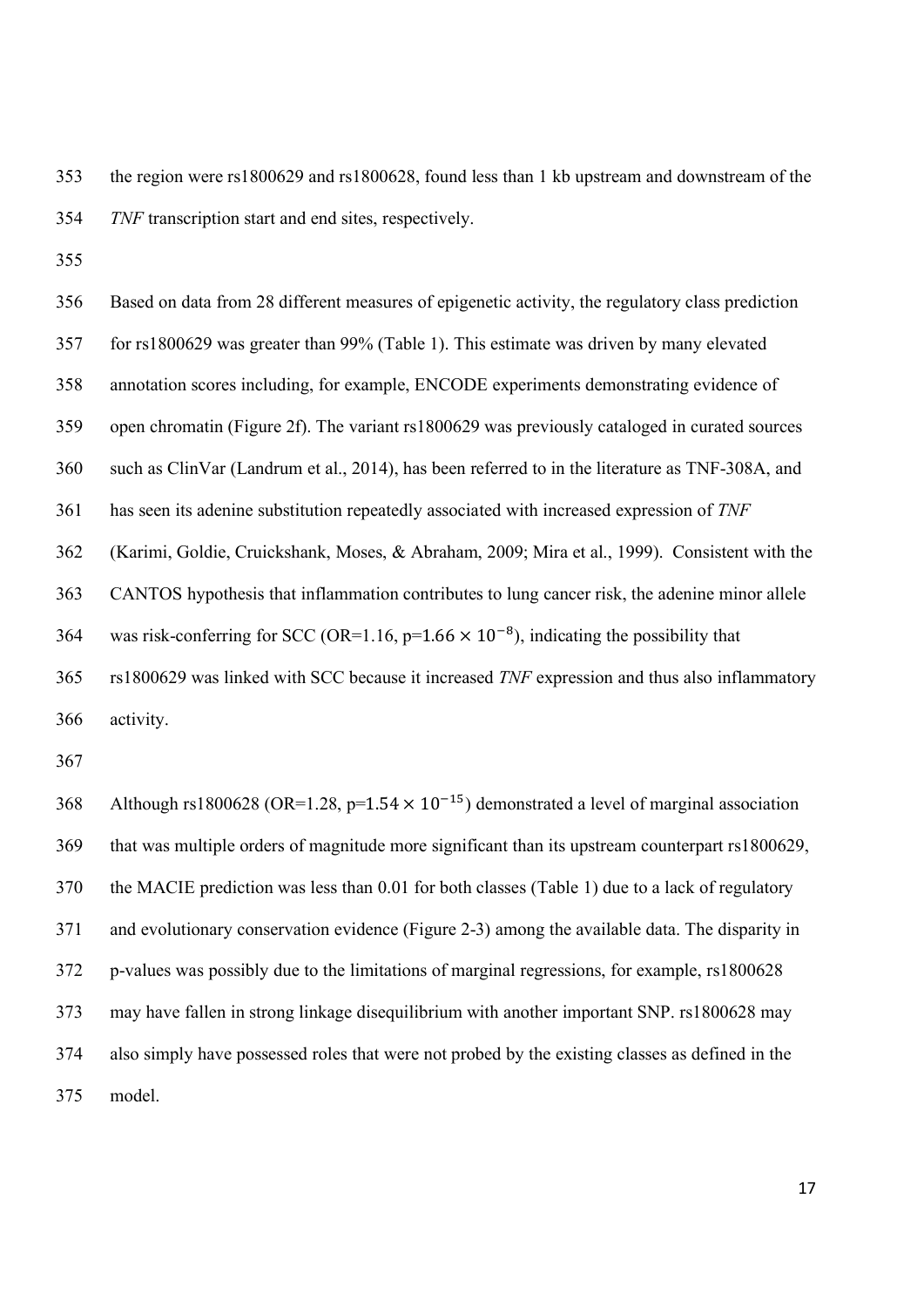As a subunit of the IKK complex, *CHUK* (gene-level  $p=1.60 \times 10^{-6}$  for association with SCC) was another key member of the NF-κB signaling cascade (Hacker & Karin, 2006) determined to be significantly associated with lung cancer risk. Although no SNPs in *CHUK* reached the 380 standard genome-wide significance level of  $5 \times 10^{-8}$ , the combination of 26 SNPs with p-values 1881 less than  $5 \times 10^{-6}$  pushed the gene-level association between *CHUK* and SCC to significance. Integrated annotation analysis (Supplementary Figure S3) suggested the signal originated in part 383 from rs28372851 (OR=1.25, p=5.18  $\times$  10<sup>-7</sup>), a variant located approximately 2 kb upstream of the transcription start site. This SNP was previously predicted (Fishilevich et al., 2017) to lie in an enhancer region of *CHUK,* and the combined data strongly estimated that rs28372851 belonged to the regulatory class, with a prediction score greater than 0.99 (probability conserved class less than 0.1%). The MACIE regulatory prediction was driven by multiple epigenetic features including high histone modification signal peaks (Supplementary Figure S3b-c). Increased expression of *CHUK* can further activate NF-κB (Hacker & Karin, 2006). 

# **3.4 Variants near inhibitors of NF-κB signaling**

 The CANTOS trial illustrated that an IL-1β inhibitor could provide significant therapeutic benefits in lung cancer, so it followed that searching for genetic variation mimicking the function of canakinumab might also uncover SNPs with key protective roles. One such example was 395 identified in *TRIM38* (gene-level  $p=1.26 \times 10^{-12}$ ), which was previously observed to inhibit cytokines, including TNF and IL-1β, that activate NF-κB (Hu & Shu, 2017). *TRIM38* reached gene-level significance in association with SCC due in part to 15 genome-wide significant SNPs, although many of them fell in high LD (Supplementary Figure S4a). In particular, the SNP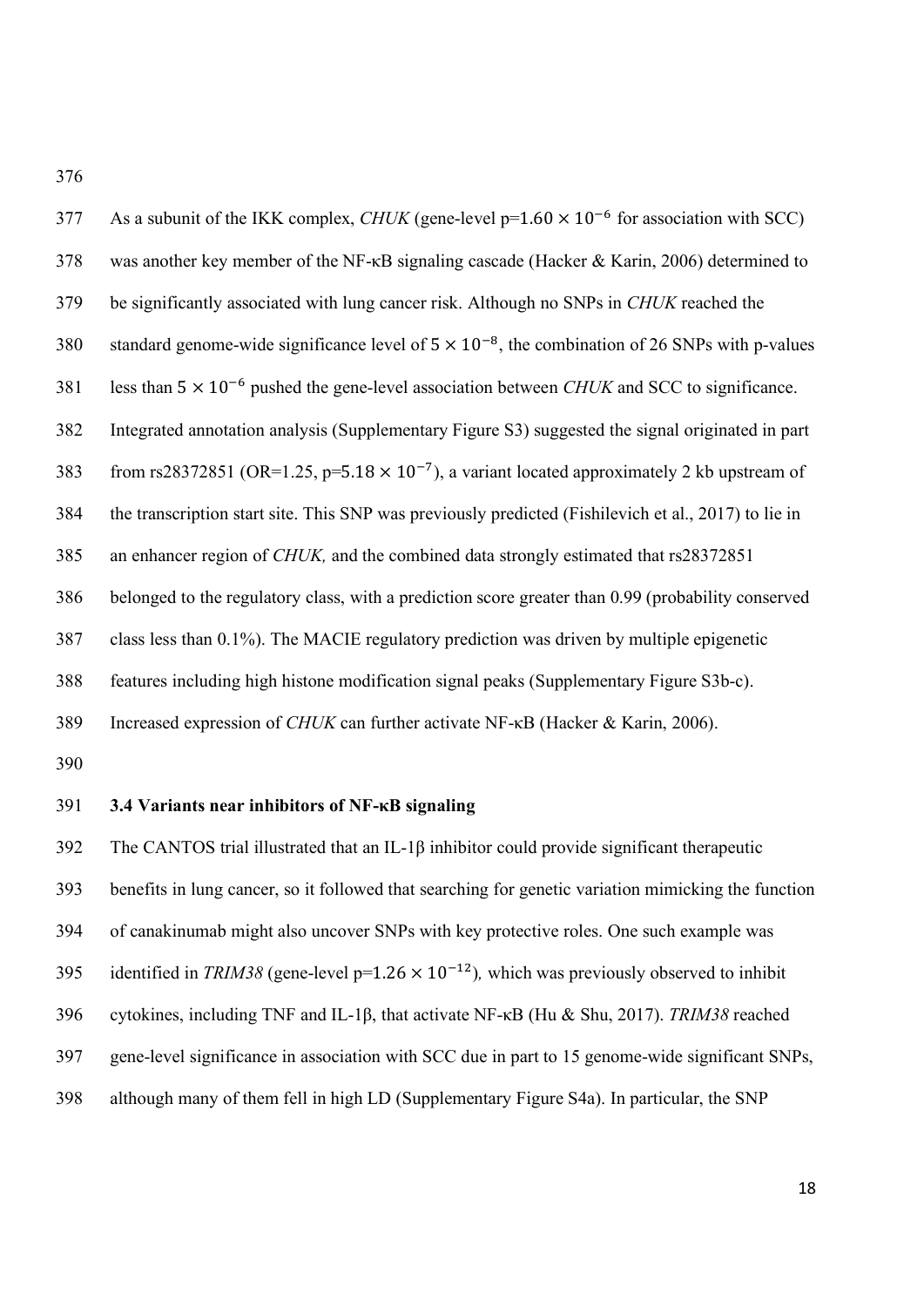399 rs72832596 (OR=1.21, p=2.02  $\times$  10<sup>-9</sup>) possessed many elevated annotation values (Supplementary Figure S4b-c) that contributed to a model prediction of greater than 0.99 for inclusion in the class of regulatory SNPs (probability conserved class less than 0.1%, Supplementary Figure S4d-e). Further validation was provided by the GTEx (GTEx Consortium et al., 2013) project, which showed rs72832596 to be an eQTL of *TRIM38* in whole blood, as the minor allele was associated with decreased expression of *TRIM38*. While GTEx discoveries suffer from the same drawbacks as other association results, rely on small sample sizes, and are not available for all SNPs with annotation data, positive eQTL findings do offer some evidence of regulatory function. The minor allele also showed an effect direction (Supplementary Figure S4f) consistent with a positive correlation between inflammation and disease risk. As immune cells may comprise a significant proportion of whole blood, the expression-increasing allele at rs72832596 could possibly be interpreted as a pseudo-dose of canakinumab increasing the level of cytokine inhibition, thus reducing the amount of signaling by IL-1β and associated proteins and leading to a decrease in inflammation.

 A final highly significant gene in SCC with connections to cytokine regulatory networks was *A15 NFKBIL1* (gene-level p=3.04  $\times$  10<sup>-12</sup>), which has been shown to demonstrate IkB-like functions (Chiba, Matsuzaka, et al., 2011; Hayden & Ghosh, 2012) and has been linked with, among other inflammation-related phenotypes, rheumatoid arthritis (Chiba, Miyashita, et al., 2011; Okamoto et al., 2003). The integrated annotation data highlighted rs2239527 (OR=1.10,  $p=2.02 \times 10^{-6}$ ), a variant approximately 5 kb upstream (Supplementary Figure S5a) of *NFKBIL1* that showed exceptional conservation across primates, mammals, and vertebrates with, for example, large phastCons, phyloP, and GERP++ scores. These scores and others led the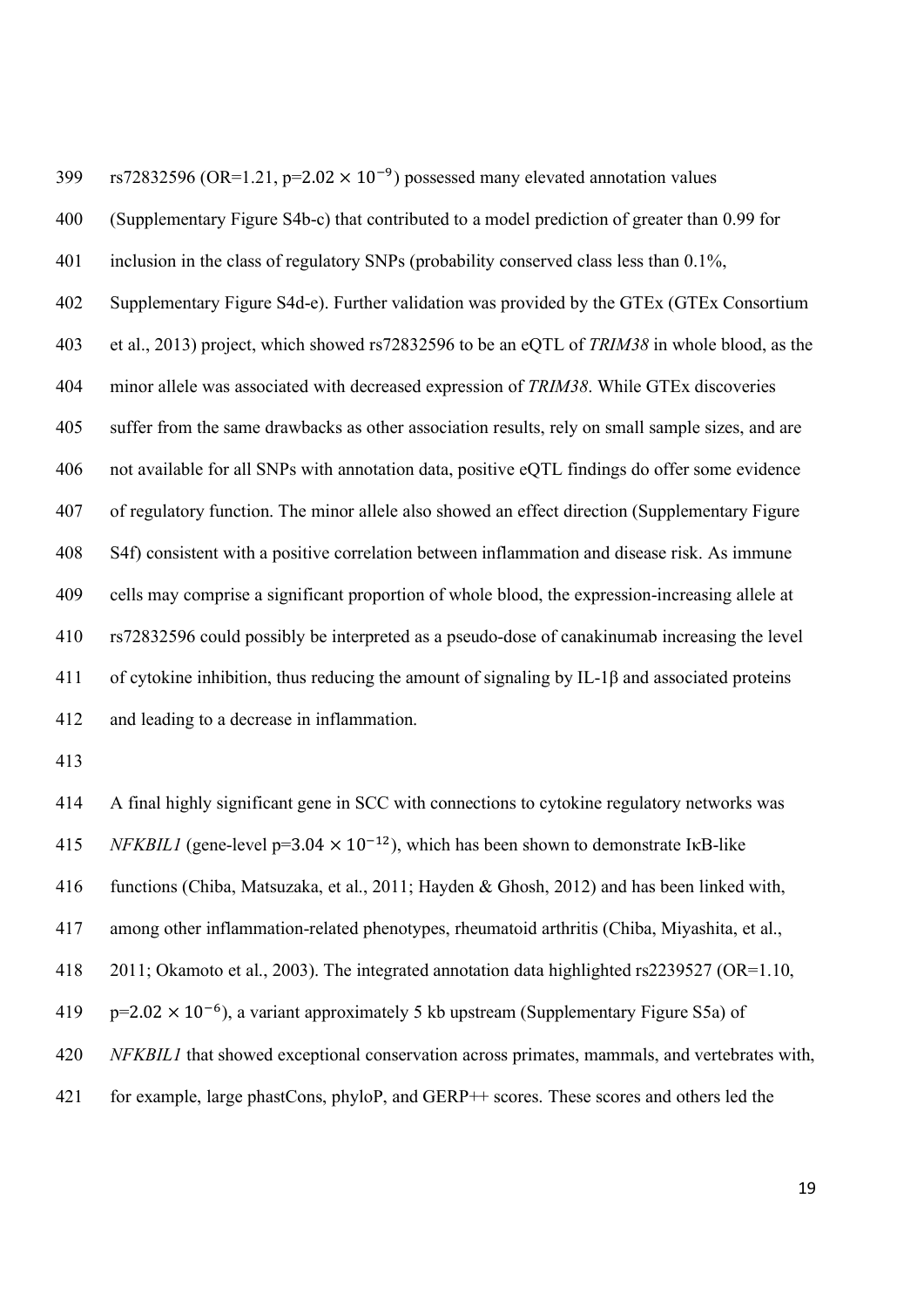model to predict that rs2239527 belonged to both the regulatory and conserved classes with

probability approaching 1 (Supplementary Figure S5b-c). Results from multiple other alternative

variant scoring systems also highlighted this variant (Supplementary Figure S5d-f).

## **3.5 HLA risk variants**

 Although the CANTOS trial demonstrated the therapeutic benefit of targeting cytokine signaling processes, annotation data also implicated other features of inflammatory and immune responses in conferring lung cancer risk. In particular, we previously noted that many of the most significant SNPs and genes associated with SCC fell in the HLA region. More specifically, variants in HLA genes prioritized by the MACIE model (Figure 4a-b) demonstrated a variety of links to the dysregulated immune response that has been observed in lung cancers (Carbone, Gandara, Antonia, Zielinski, & Paz-Ares, 2015; Gandhi et al., 2018; Palucka & Banchereau,

2012).

 Re-imputation and fine-mapping in the HLA selected two independent association signals amidst the strong long-range LD of the HLA (Supplementary Table S6). The association and prediction 438 models converged for *HLA-DOB1* variant rs1049133 (unconditional OR=1.18, p=3.45  $\times$  10<sup>-8</sup>), which ranked as the second strongest independent association signal in the entire HLA and was predicted by the available annotation data to belong to the conserved class with probability 441 93.4%. *HLA-DQB1* (gene-level  $p=4.10 \times 10^{-10}$ ) was significantly associated with SCC risk, and the protein is a receptor found on antigen-presenting cells. In contrast, the most significant SNP in the reimputation, rs3094604, did not show an annotation profile indicating that it belonged to one of the model classes (Table 1). Thus, this example again succinctly demonstrated the added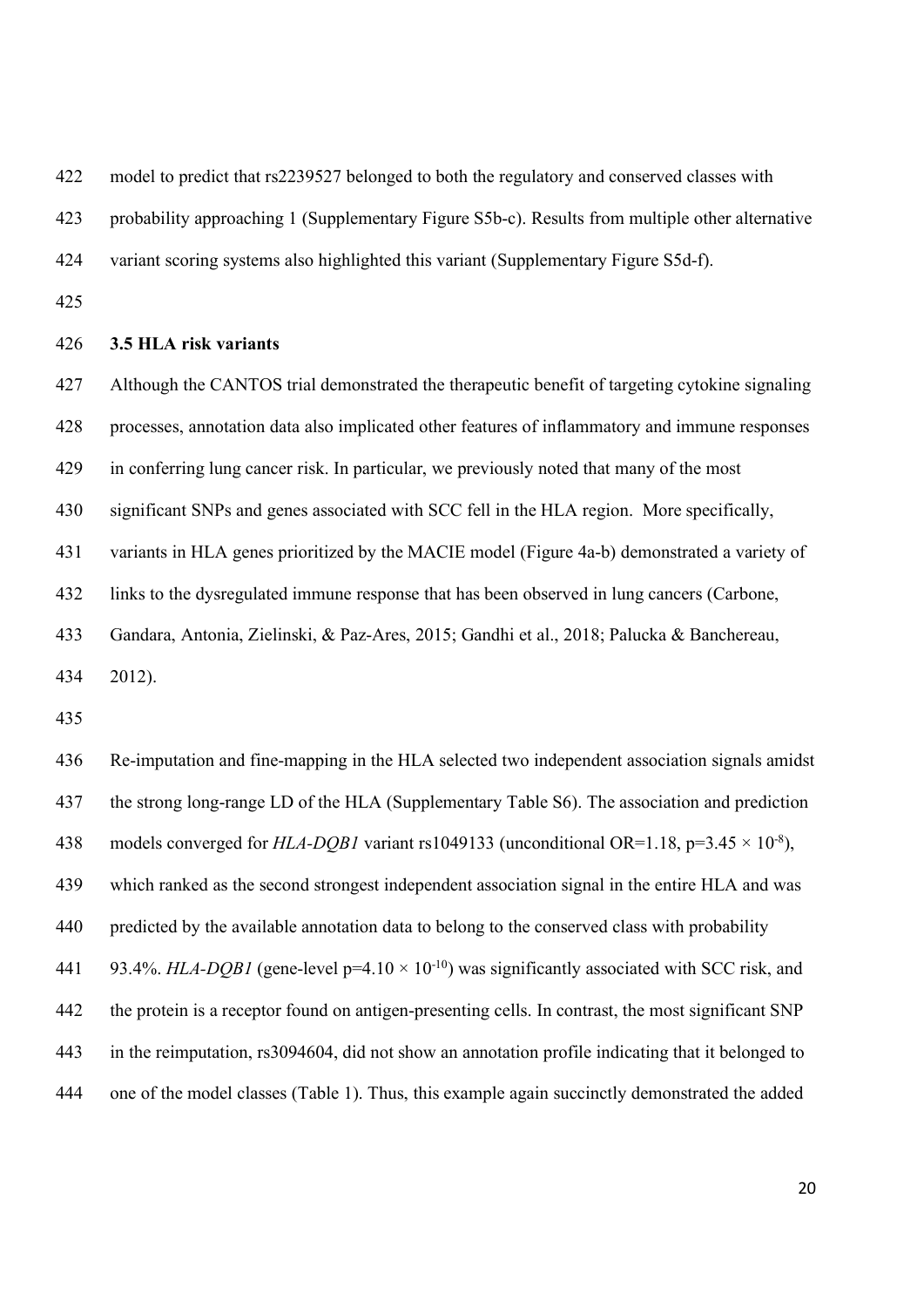information generated by modeling annotation data. *HLA-DQB1* was also notable for its status as the gene with the second largest number of SNPs both passing the marginal association threshold and possessing a MACIE regulatory prediction of greater than 0.9, with 35 such SNPs. *HLA-DQA1* (gene-level  $p \le 1 \times 10^{-12}$ ) held the most such SNPs with 86, and no other MHC-region gene held more than 11.

 Additionally, many of the model-prioritized SNPs located outside *HLA-DQB1* and *HLA-DQA1*  still showed strong links to these genes. Across all chromosomes there were only 868 SNPs passing the marginal association threshold and possessing a MACIE regulatory prediction of greater than 0.9, with 613 (71%) falling in the HLA region. Of these 613, 21% were eQTLs of *HLA-DQA1* in one or both of blood or lung tissue according to GTEx, and 29% were eQTLs of *HLA-DQB1* in one or both of blood or lung tissue according to GTEx (Supplementary Table S7), for a total of 562 eQTL findings across both tissues. Of the 562 SNP-expression pairs, over 99% of the effect directions were oriented such that the expression-lowering allele corresponded to the same allele associated with a marginal increase in SCC risk. The abundance of highly associated and model-prioritized SNPs that were previously validated as HLA eQTLs in blood and lung tissue suggested that many SNPs may contribute to SCC risk by modulating expression of MHC genes.

 Many of the significantly associated SNPs in the HLA region were nonsynonymous coding SNPs, and for these variants we calculated a damaging protein substitution class instead of the regulatory class (see Materials and Methods). In general, highly linked nonsynonymous variants tended to demonstrate more variation in conservation class predictions. For example, in *HLA-*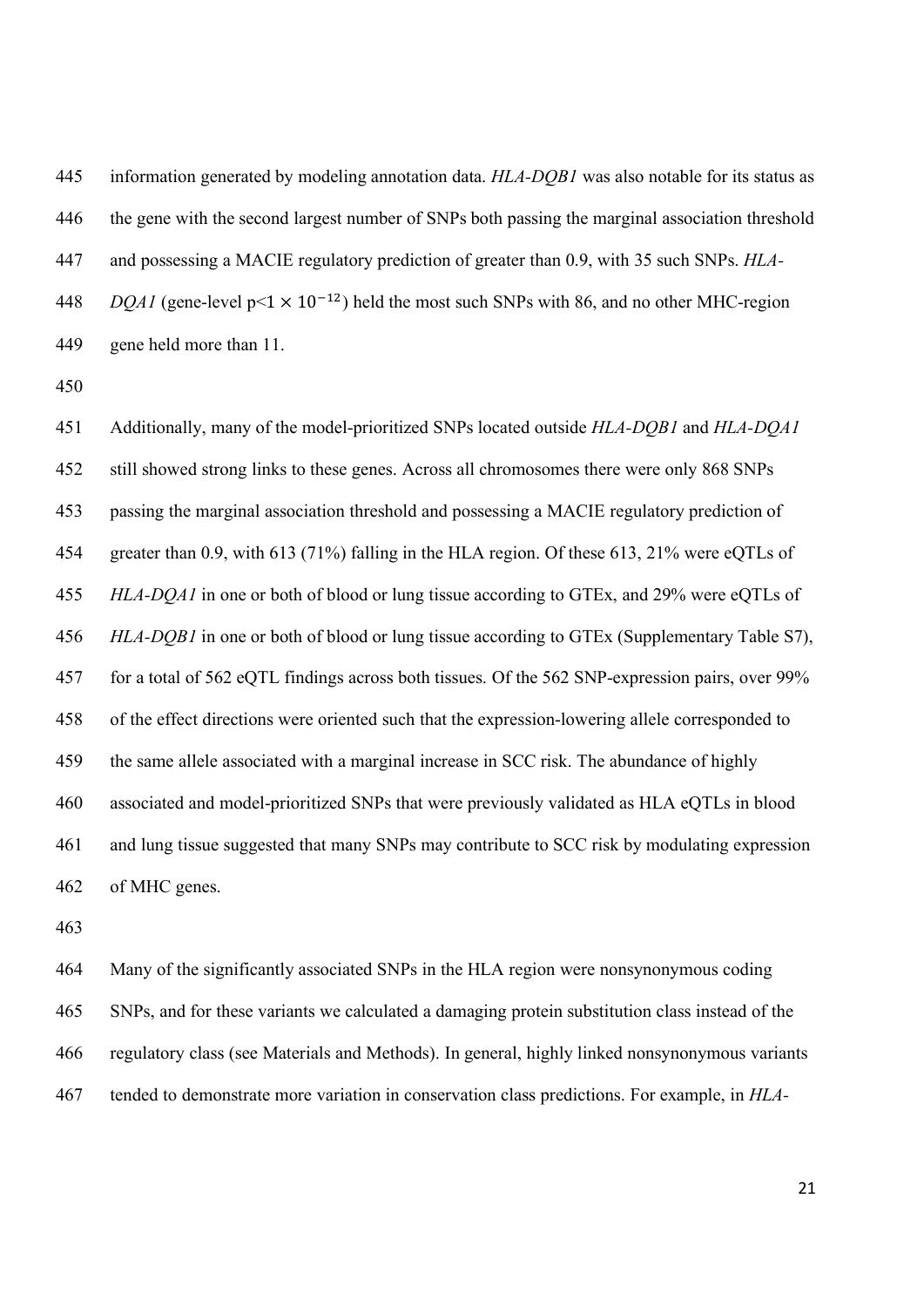*DQA1* the missense variants rs707949 (OR=1.17, p=1.61  $\times$  10<sup>-10</sup>) and rs707962 (OR=1.18,  $p=1.23 \times 10^{-10}$ ), demonstrated correlation falling just below 1. However (Figure 4c-f), rs707949 earned a higher evolutionarily conserved class prediction of 0.85 compared to 0.12 for rs707962. As with all previous predictions, results should be interpreted with caution as some functionality of nonsynonymous SNPs – for example, their potential to influence the folding of *HLA-DQA1* - are roles not directly covered by existing classes in the MACIE model and demonstrate the potential for MACIE modeling of additional attributes once more annotations are available to predict other categories.

# **3.6 Significantly associated genes in other histologies**

 Previous reports have described the genetic bases of different lung cancer histologies as highly dissimilar (Wang et al., 2015); thus, important variants may differ and therapeutic strategies such as those used in CANTOS may see efficacy vary by subtype. To investigate whether the variants highlighted above may also contribute to risk of other lung cancer subtypes, we reperformed the initial step of our investigation by conducting separate gene-level analyses with the ILCCO adenocarcinoma and small cell lung cancer cases. Consistent with previous reports, we found that the top genes associated with SCC showed little overlap with the other two histologies. Compared to the 243 genes significant at the Bonferroni-corrected significance level in SCC, only 39 genes reached significance in adenocarcinoma (Fig 1b), even with a larger number of adenocarcinoma cases (11,270 compared to 7,426 for SCC). In particular, the inflammation- related genes *TNF, CHUK*, *TRIM38*, and *NFKBIL1* did not rank among the top 2,000 most significant genes, and no HLA genes passed the Bonferroni-corrected significance level. This difference could partly be attributable to the increased mutation burden associated with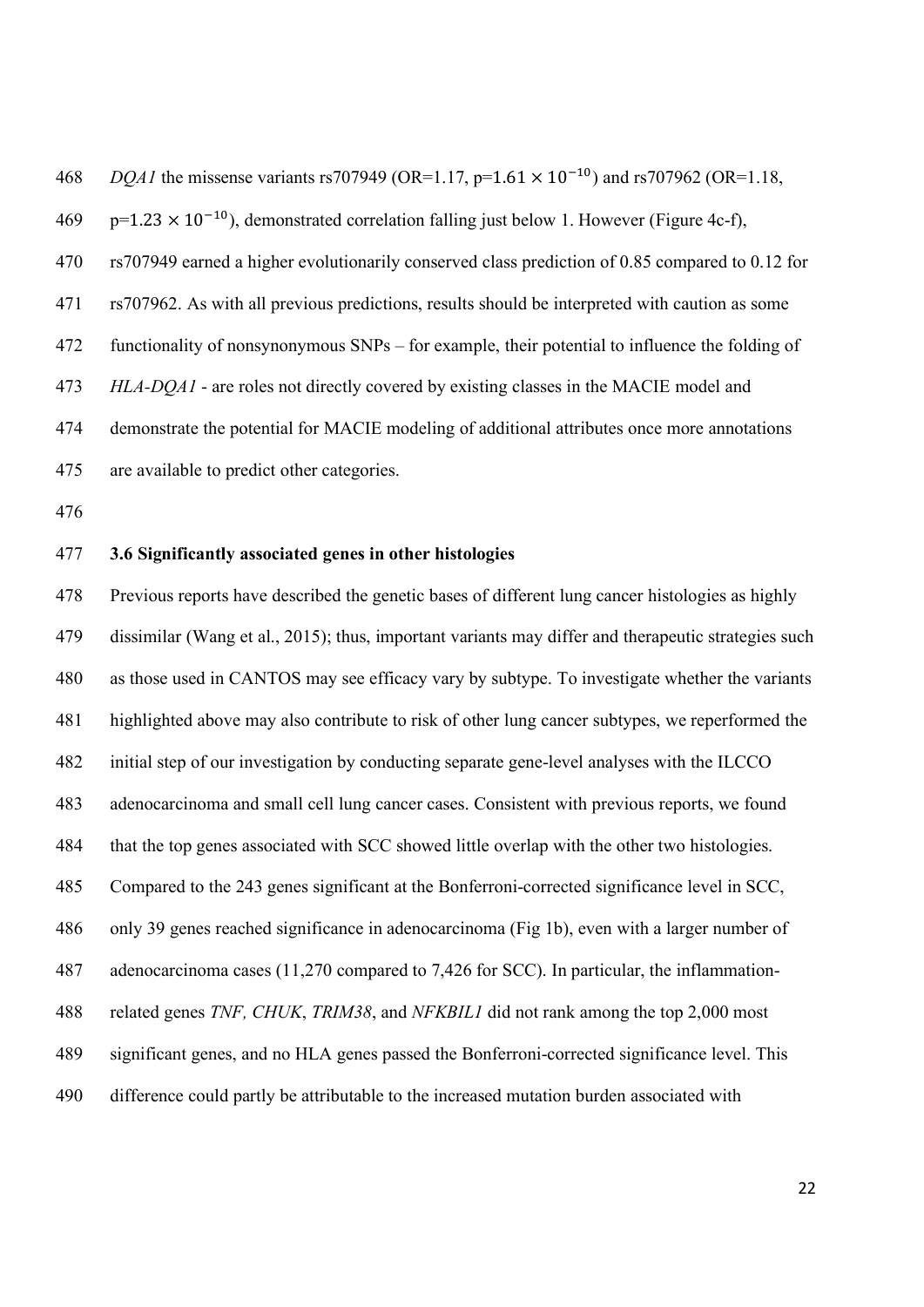squamous cell carcinoma of the lung. Small cell lung cancer showed even fewer significant genes (Figure 1c) with only 12 passing the Bonferroni threshold, although this low number was likely also impacted by the reduced sample size of 2,170 small cell lung cancer cases. Marginal association strength for previously mentioned SNPs also varied across histology (Supplementary Table S8).

 As we previously detailed, association results are limited in scope and interpretation. However, by demonstrating the differences in significant genes between SCC and other histologies, we showed that a similar integrated analysis of adenocarcinoma or small cell lung cancer would likely identify many distinct variants.

## **4 Discussion**

 Genetic studies of lung cancer have often focused on extracting information from association analyses using only a few types of data. Yet, for such studies to further disentangle the disease's complex genetic etiology and provide more translational value, it is becoming increasingly important to integrate and utilize the full scope of available omics information, recorded from a wide range of experimental modalities (Freedman et al., 2011; Karczewski & Snyder, 2018). We attempted to advance this objective and refine results from the recent CANTOS clinical trial by harnessing a variety of diverse genomic datasets to elucidate how genetic variants identified through GWAS may confer lung SCC risk through inflammation and immune networks. 

 Our analysis identified hundreds of SNPs that demonstrate evidence of association with SCC and possessed a greater than 90% chance of inclusion in at least one of three classes: regulatory,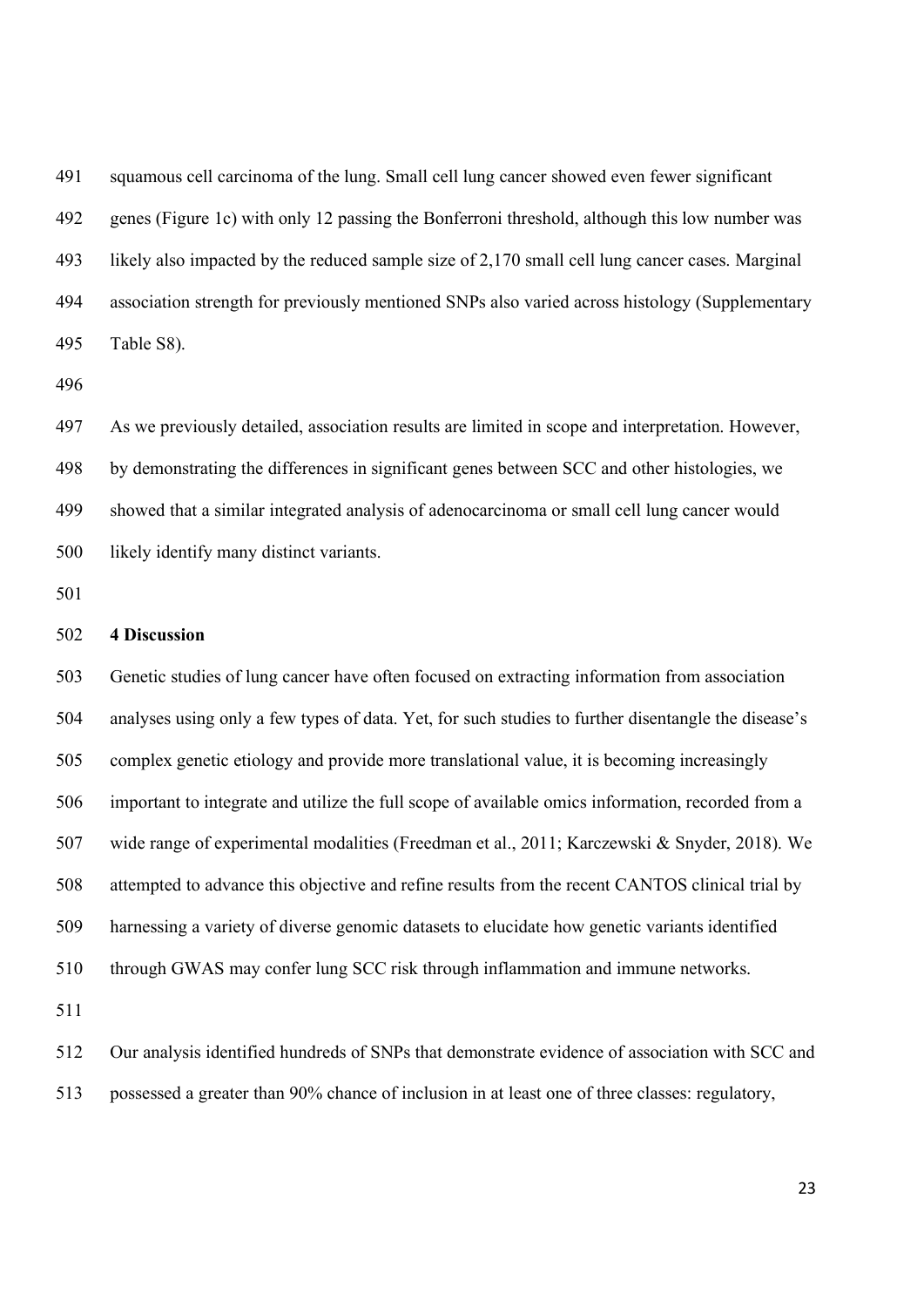evolutionarily conserved, and protein damaging. These variants represented a filtration of the tens of thousands of highly associated SNPs documented in the largest existing lung cancer GWAS, which, for example, reported a table of over 21,000 highly associated SNPs. Our results demonstrated that the most significant variants at GWAS risk loci may not necessarily be functional SNPs (Supplementary Table 9), and hence it may not be desirable to simply select the most significant variants for follow-up studies. By leveraging functional annotation information, we showed that it is possible to select a much smaller subset of significantly associated SNPs for follow-up. Such work can reduce the number of variants prioritized for additional studies by over an order of magnitude and can translate to large cost and effort savings. In addition, our work markedly contributed to knowledge about the functional mechanisms at each identified risk locus, providing further quantitative and qualitative insight about how individual variants possess roles in the major biological themes leading to lung cancer risk. We next summarize some of these broader findings regarding risk factors for lung cancer.

 In further analyzing SNPs selected by the integrative annotation analysis, we found indications that the NF-κB inflammation signaling pathway and HLA-mediated immune responses were key mechanisms in SCC disease progression. Specifically, multi-omics data from dozens of diverse sources demonstrated that a number of annotation-prioritized SNPs were located near genes involved in regulation of NF-κB activation and antigen presentation. Although our study is not the first to link lung cancer with inflammation, NF-κB (Ben-Neriah & Karin, 2011; Taniguchi & Karin, 2018), or the HLA region (Ferreiro-Iglesias et al., 2018), to our knowledge, it is among the first attempts to integrate genome-wide functional annotation data with large-scale lung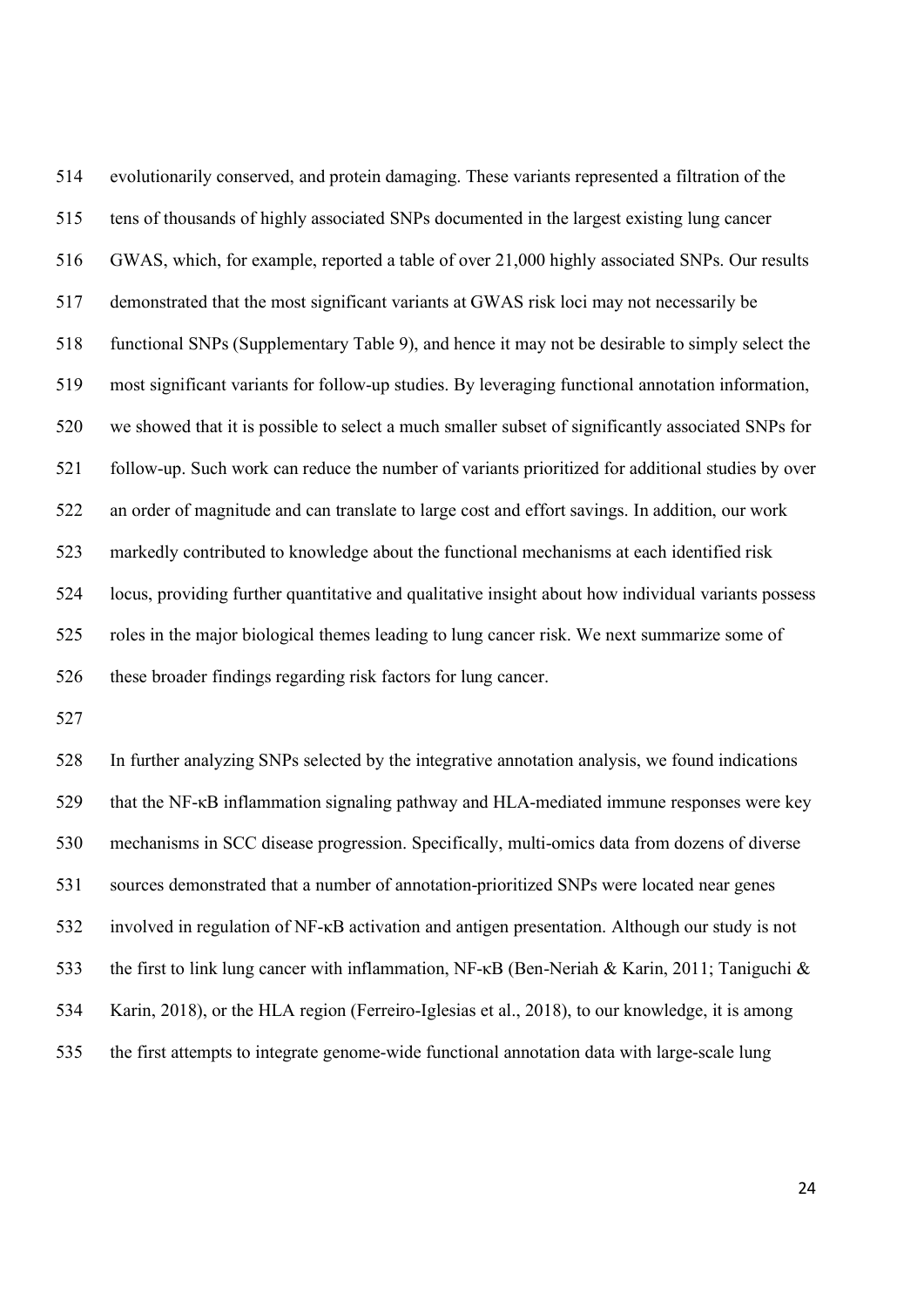cancer GWAS findings in pinpointing relevant variants and explaining the specific roles of these substitutions.

 The abundance of variants highlighted in this report reinforces the view that lung cancer boasts a highly complex genetic etiology, with large networks of SNPs possessing non-trivial amounts of important behavior. Thus, as a complement to the traditional GWAS individual SNP association analysis, the novel approach outlined in this paper – identifying significant genes through set- based inference and leveraging rich external annotation data to assess the roles of significant SNPs in these genes – could likely be applied to search for genetic determinants of lung cancer risk in other biological systems as well. We emphasize that MACIE offers an unsupervised and highly interpretable tool allowing researchers to move beyond the conventional search for associations and instead determine the biological consequences of genetic variation. When applying the method to different traits, researchers should leverage disease-specific biological knowledge and should ensure that the classes and functional annotations used are relevant for the outcome of interest.

 Our manuscript focused on squamous cell carcinoma because the vast majority of ILCCO SCC cases identified as current or past smokers; these subjects likely demonstrated a larger mutation burden and increased pulmonary inflammation due to tobacco smoke (Spitz et al., 2011), and therefore we expected inflammatory mechanisms to display a more direct connection with SCC than other lung cancer subtypes. Comparisons of SCC GWAS results with adenocarcinoma and small cell lung cancer revealed largely disparate profiles of genetically-induced inflammation risk. Hence our findings illustrated the importance of studying disease subtypes and considering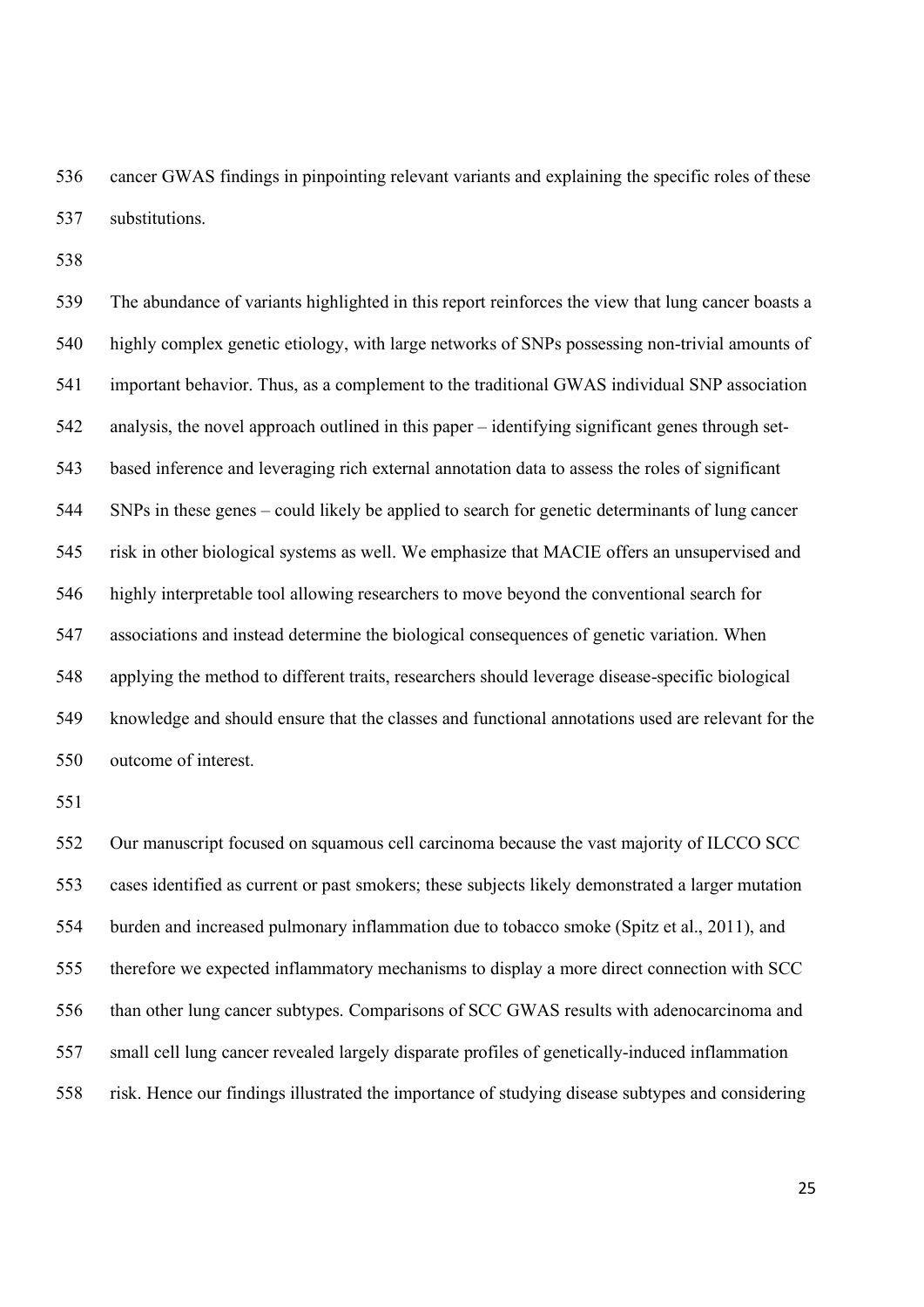differing underlying biological mechanisms when utilizing IL-1β inhibitors as a strategy for treating or preventing lung cancer.

 The specific findings discussed in this manuscript offer many avenues for follow-up research. The profusion of functional SNPs indicates that more precise interventions tailored to each patient's individual genome may be more successful than wide-ranging therapies aimed at the general population. Integrative investigations of other processes critical to lung cancer progression will be essential as well. Further experimental validation will also be necessary to continue refining the performance of data-driven predictions and provide additional evidence linking specific variants to disease.

# **Acknowledgements**

We thank the International Lung Cancer Consortium for use of their data and Dr. Song Gao of

Sun Yat-sen University Cancer Center for helpful conversations. We would also like to thank the

reviewers for their helpful comments that greatly improved the paper.

## **Data Availability Statement**

Portions of the data used in this study were generated by the International Lung Cancer

Consortium and are available at the database of Genotypes and Phenotypes (dbGaP) under

accession phs001273.v1.p1 and phs000876.v1.p1. This is the same data that was published in

McKay et al., 2017. Additional ILCCO data is available upon request from

https://oncoarray.dartmouth.edu. The data are not publicly available due to privacy restrictions.

Annotation data was downloaded as described in Methods. All MACIE code, scores, and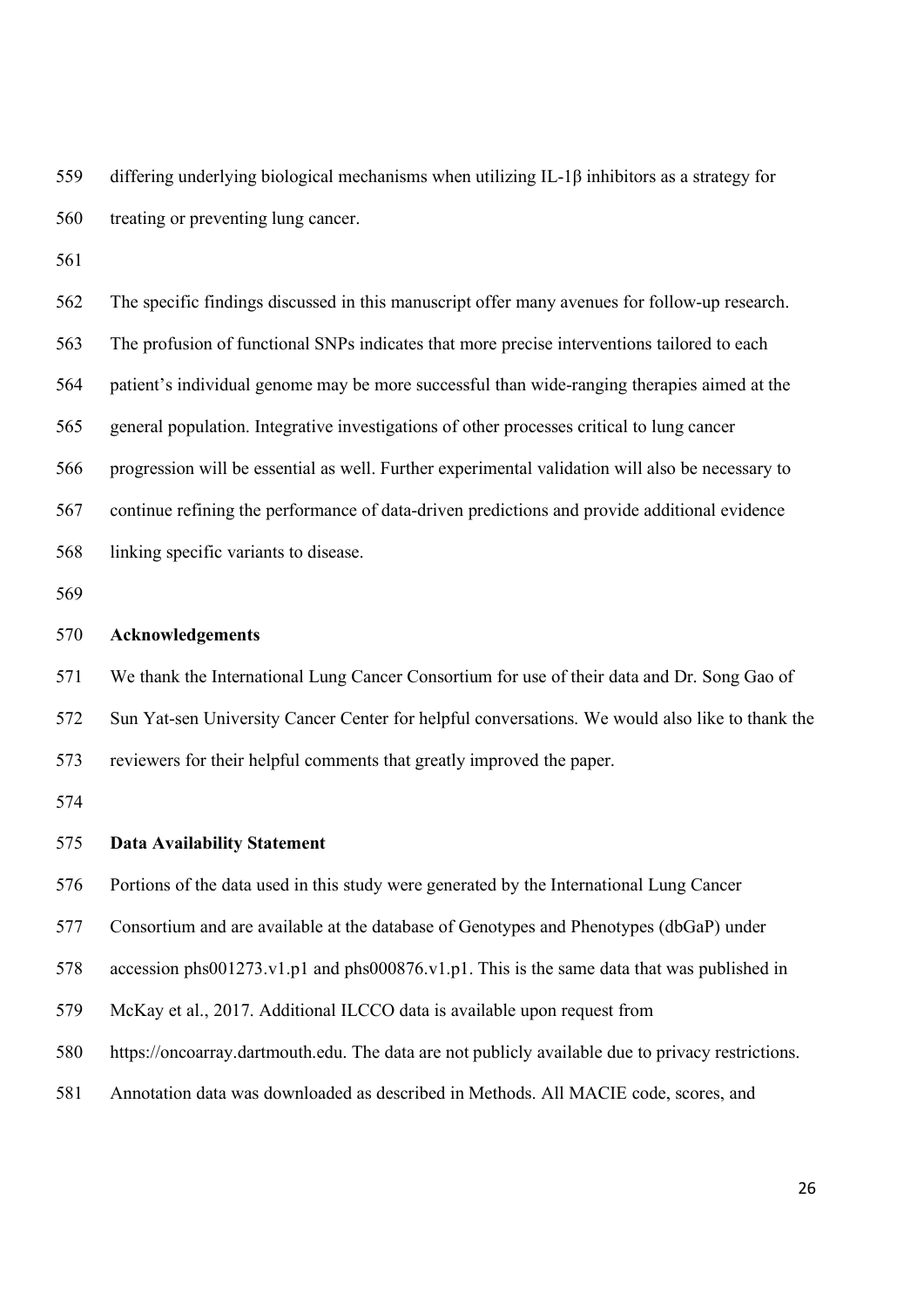- annotation data used in this paper are available at
- www.github.com/ryanrsun/lungCancerMACIE.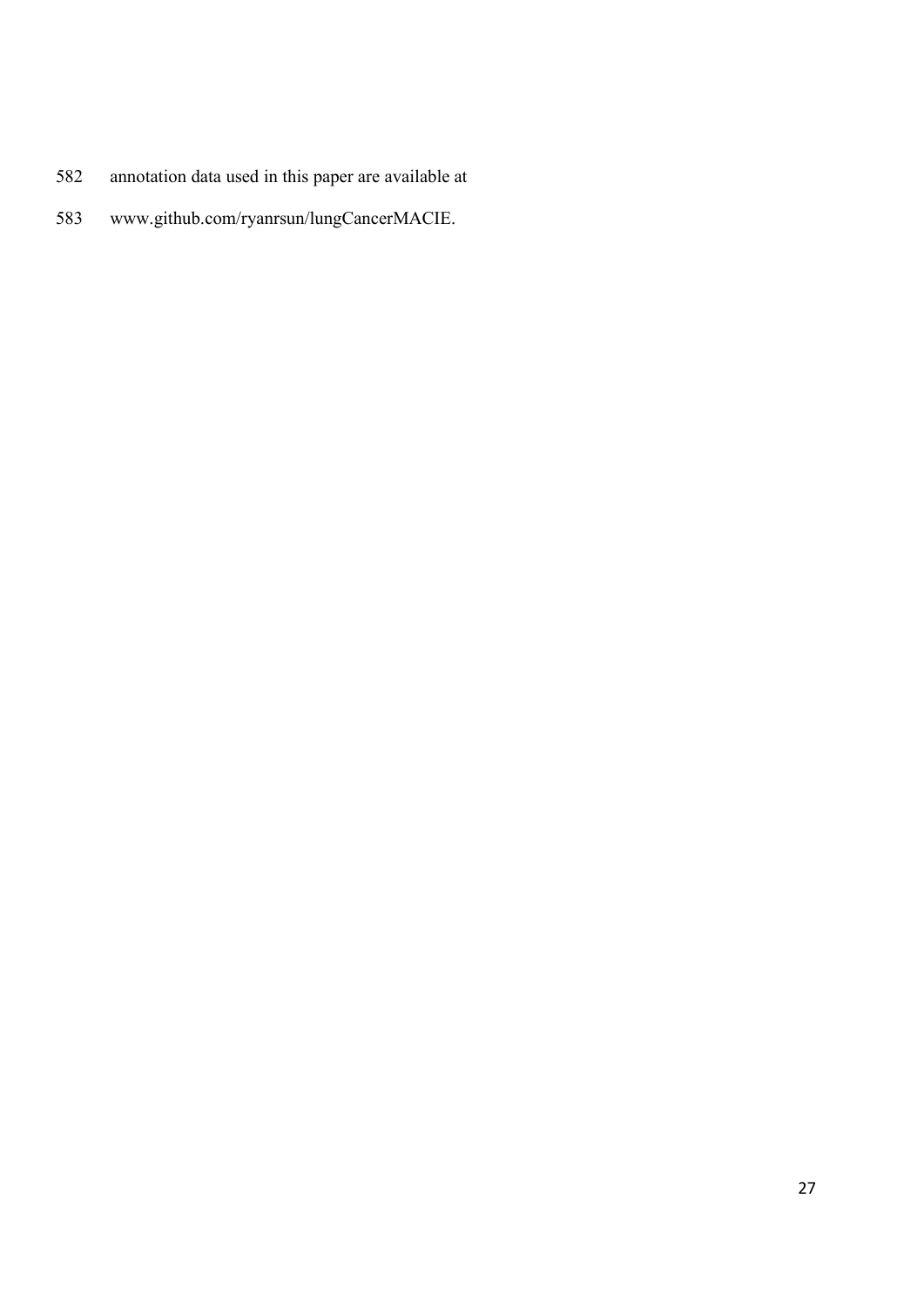## **References**

- 1000 Genomes Project Consortium. (2015). A global reference for human genetic variation. *Nature, 526*(7571), 68-74. doi:10.1038/nature15393
- Adzhubei, I. A., Schmidt, S., Peshkin, L., Ramensky, V. E., Gerasimova, A., Bork, P., . . . Sunyaev, S. R. (2010). A method and server for predicting damaging missense mutations. *Nature Methods, 7*(4), 248-249. doi:10.1038/nmeth0410-248
- Aggarwal, B. B. (2003). Signalling pathways of the TNF superfamily: a double-edged sword. *Nature Reviews: Immunology, 3*(9), 745-756. doi:10.1038/nri1184
- Aken, B. L., Ayling, S., Barrell, D., Clarke, L., Curwen, V., Fairley, S., . . . Searle, S. M. (2016). The Ensembl gene annotation system. *Database (Oxford), 2016*. doi:10.1093/database/baw093
- Ben-Neriah, Y., & Karin, M. (2011). Inflammation meets cancer, with NF-kappaB as the matchmaker. *Nature Immunology, 12*(8), 715-723. doi:10.1038/ni.2060
- Bosse, Y., & Amos, C. I. (2018). A decade of GWAS results in lung cancer. *Cancer Epidemiology, Biomarkers & Prevention, 27*(4), 363-379. doi:10.1158/1055-9965.Epi-16-0794
- Carbone, D. P., Gandara, D. R., Antonia, S. J., Zielinski, C., & Paz-Ares, L. (2015). Non–small- cell lung cancer: role of the immune system and potential for immunotherapy. *Journal of Thoracic Oncology, 10*(7), 974-984. doi:10.1097/JTO.0000000000000551
- Chang, C. C., Chow, C. C., Tellier, L. C., Vattikuti, S., Purcell, S. M., & Lee, J. J. (2015). Second-generation PLINK: rising to the challenge of larger and richer datasets. *Gigascience, 4*, 7. doi:10.1186/s13742-015-0047-8
- Chiba, T., Matsuzaka, Y., Warita, T., Sugoh, T., Miyashita, K., Tajima, A., . . . Kimura, M. (2011). NFKBIL1 confers resistance to experimental autoimmune arthritis through the regulation of dendritic cell functions. *Scandinavian Journal of Immunology, 73*(5), 478- 485. doi:10.1111/j.1365-3083.2011.02524.x
- Chiba, T., Miyashita, K., Sugoh, T., Warita, T., Inoko, H., Kimura, M., & Sato, T. (2011). IkappaBL, a novel member of the nuclear IkappaB family, inhibits inflammatory cytokine expression. *FEBS Letters, 585*(22), 3577-3581. doi:10.1016/j.febslet.2011.10.024
- Davydov, E. V., Goode, D. L., Sirota, M., Cooper, G. M., Sidow, A., & Batzoglou, S. (2010). Identifying a high fraction of the human genome to be under selective constraint using GERP++. *PLoS Comput Biol, 6*(12), e1001025. doi:10.1371/journal.pcbi.1001025
- Dolcet, X., Llobet, D., Pallares, J., & Matias-Guiu, X. (2005). NF-kB in development and progression of human cancer. *Virchows Arch, 446*(5), 475-482. doi:10.1007/s00428-005- 1264-9
- Dretzke, J., Edlin, R., Round, J., Connock, M., Hulme, C., Czeczot, J., . . . Meads, C. (2011). A systematic review and economic evaluation of the use of tumour necrosis factor-alpha (TNF-α) inhibitors, adalimumab and infliximab, for Crohn's disease. *Health Technology Assessment (Winchester, England), 15*(6), 1. doi:10.3310/hta15060
- Edwards, S. L., Beesley, J., French, J. D., & Dunning, A. M. (2013). Beyond GWASs: illuminating the dark road from association to function. *American Journal of Human Genetics, 93*(5), 779-797. doi:10.1016/j.ajhg.2013.10.012
- ENCODE Project Consortium. (2012). An integrated encyclopedia of DNA elements in the human genome. *Nature, 489*(7414), 57-74. doi:10.1038/nature11247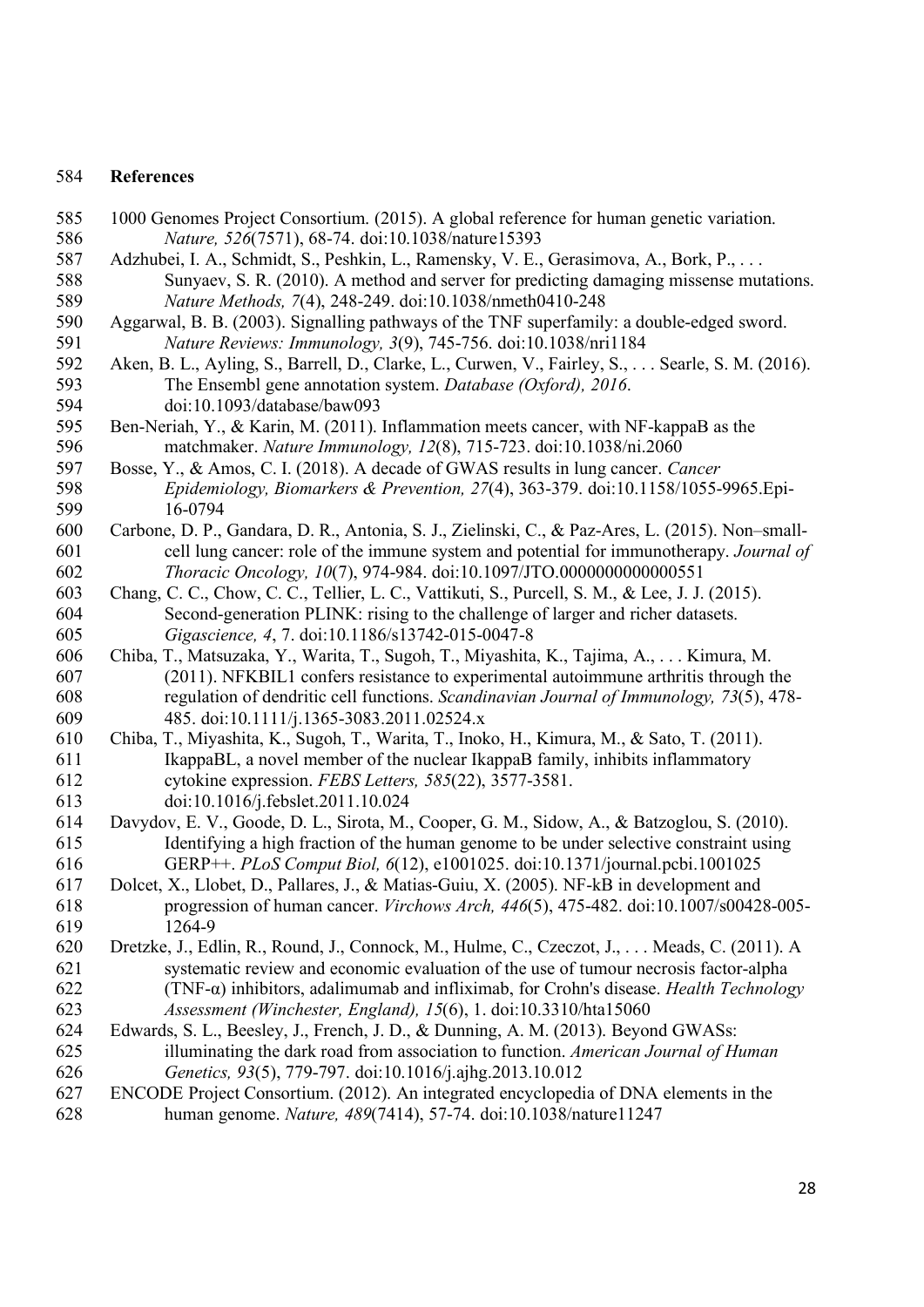- Ferreiro-Iglesias, A., Lesseur, C., McKay, J., Hung, R. J., Han, Y., Zong, X., . . . Li, Y. (2018). Fine mapping of MHC region in lung cancer highlights independent susceptibility loci by ethnicity. *Nature Communications, 9*(1), 1-12. doi:10.1038/s41467-018-05890-2
- Fishilevich, S., Nudel, R., Rappaport, N., Hadar, R., Plaschkes, I., Iny Stein, T., . . . Cohen, D. (2017). GeneHancer: genome-wide integration of enhancers and target genes in GeneCards. *Database (Oxford), 2017*. doi:10.1093/database/bax028
- Freedman, M. L., Monteiro, A. N., Gayther, S. A., Coetzee, G. A., Risch, A., Plass, C., . . . Mills, I. G. (2011). Principles for the post-GWAS functional characterization of cancer risk loci. *Nature Genetics, 43*(6), 513-518. doi:10.1038/ng.840
- Gandhi, L., Rodríguez-Abreu, D., Gadgeel, S., Esteban, E., Felip, E., De Angelis, F., . . . Powell, S. F. (2018). Pembrolizumab plus chemotherapy in metastatic non–small-cell lung cancer. *New England Journal of Medicine, 378*(22), 2078-2092. doi:10.1056/NEJMoa1801005
- GTEx Consortium, Lonsdale, J., Thomas, J., Salvatore, M., Phillips, R., Lo, E., . . . Young, N. (2013). The genotype-tissue expression (GTEx) project. *Nature Genetics, 45*(6), 580.
- Hacker, H., & Karin, M. (2006). Regulation and function of IKK and IKK-related kinases. *Sci STKE, 2006*(357), re13. doi:10.1126/stke.3572006re13
- Hayden, M. S., & Ghosh, S. (2012). NF-kappaB, the first quarter-century: remarkable progress and outstanding questions. *Genes & Development, 26*(3), 203-234. doi:10.1101/gad.183434.111
- Hoesel, B., & Schmid, J. A. (2013). The complexity of NF-κB signaling in inflammation and cancer. *Molecular Cancer, 12*(1), 86. doi:10.1186/1476-4598-12-86
- Hu, M.-M., & Shu, H.-B. (2017). Multifaceted roles of TRIM38 in innate immune and inflammatory responses. *Cellular & Molecular Immunology, 14*(4), 331-338. doi:10.1038/cmi.2016.66
- Huang, Y. F., Gulko, B., & Siepel, A. (2017). Fast, scalable prediction of deleterious noncoding variants from functional and population genomic data. *Nature Genetics, 49*(4), 618-624. doi:10.1038/ng.3810
- Ionita-Laza, I., McCallum, K., Xu, B., & Buxbaum, J. D. (2016). A spectral approach integrating functional genomic annotations for coding and noncoding variants. *Nature Genetics, 48*(2), 214-220. doi:10.1038/ng.3477
- Jia, X., Han, B., Onengut-Gumuscu, S., Chen, W. M., Concannon, P. J., Rich, S. S., . . . de Bakker, P. I. (2013). Imputing amino acid polymorphisms in human leukocyte antigens. *PLoS One, 8*(6), e64683. doi:10.1371/journal.pone.0064683
- Karczewski, K. J., & Snyder, M. P. (2018). Integrative omics for health and disease. *Nature Reviews: Genetics, 19*(5), 299-310. doi:10.1038/nrg.2018.4
- Karimi, M., Goldie, L. C., Cruickshank, M. N., Moses, E. K., & Abraham, L. J. (2009). A critical assessment of the factors affecting reporter gene assays for promoter SNP function: a reassessment of− 308 TNF polymorphism function using a novel integrated reporter system. *European Journal of Human Genetics, 17*(11), 1454-1462.
- doi:10.1038/ejhg.2009.80
- Karin, M., & Greten, F. R. (2005). NF-kappaB: linking inflammation and immunity to cancer development and progression. *Nature Reviews: Immunology, 5*(10), 749-759. doi:10.1038/nri1703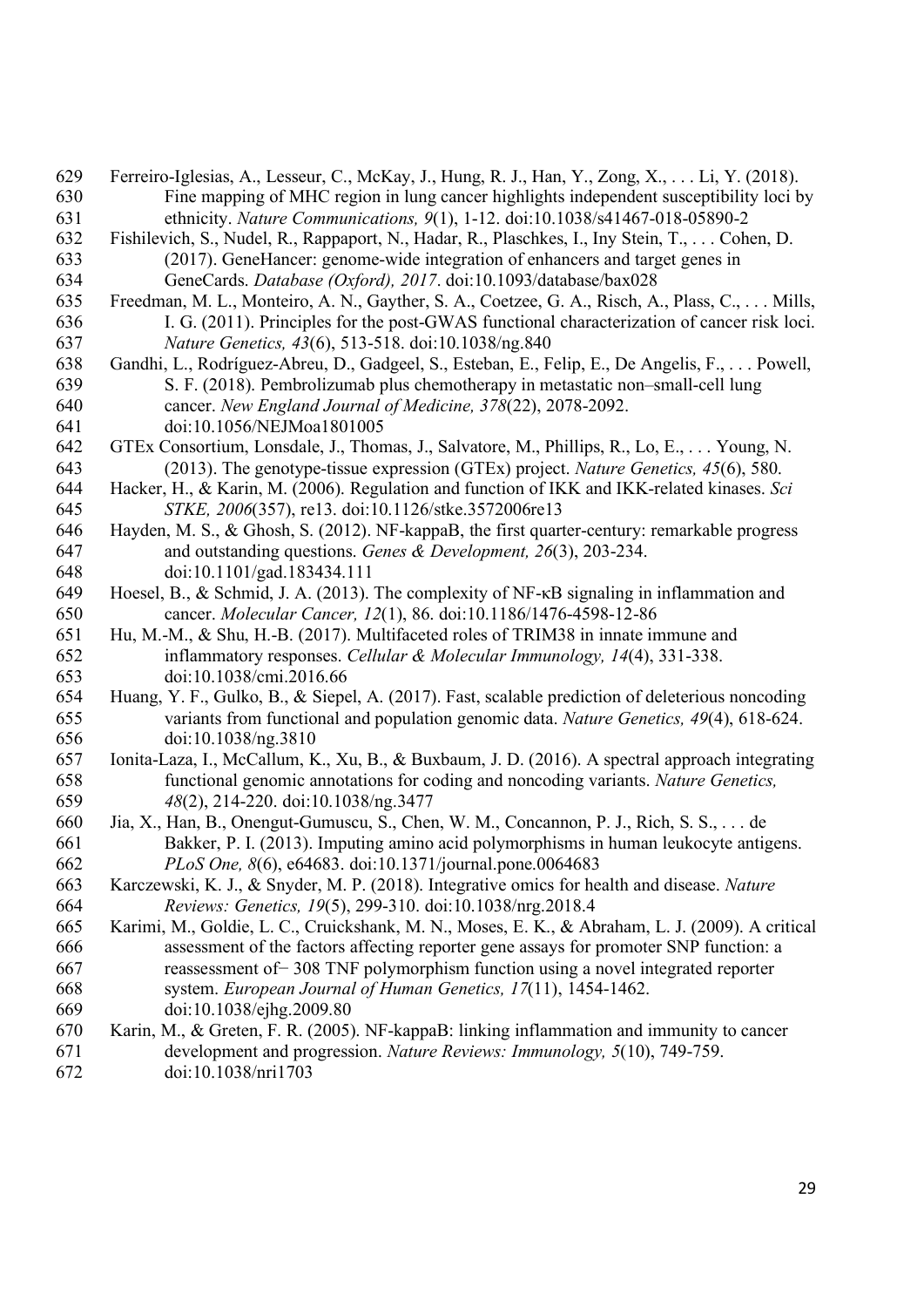- Kircher, M., Witten, D. M., Jain, P., O'Roak, B. J., Cooper, G. M., & Shendure, J. (2014). A general framework for estimating the relative pathogenicity of human genetic variants. *Nature Genetics, 46*(3), 310-315. doi:10.1038/ng.2892
- Landrum, M. J., Lee, J. M., Riley, G. R., Jang, W., Rubinstein, W. S., Church, D. M., & Maglott, D. R. (2014). ClinVar: public archive of relationships among sequence variation and human phenotype. *Nucleic Acids Research, 42*(Database issue), D980-985. doi:10.1093/nar/gkt1113
- Lawrence, T. (2009). The nuclear factor NF-κB pathway in inflammation. *Cold Spring Harbor Perspectives in Biology, 1*(6), a001651. doi:10.1101/cshperspect.a001651
- Li, X., Yung, G., Zhou, H., Sun, R., Li, Z., Liu, Y., Ionita-Laza, I., Lin, X. (2020). A multi- dimensional integrative scoring framework for predicting functional regions in the human genome. *Harvard University Department of Biostatistics Technical Report*.
- Liu, X., Wu, C., Li, C., & Boerwinkle, E. (2016). dbNSFP v3. 0: A one-stop database of functional predictions and annotations for human nonsynonymous and splice-site SNVs. *Human Mutation, 37*(3), 235-241.
- McKay, J. D., Hung, R. J., Han, Y., Zong, X., Carreras-Torres, R., Christiani, D. C., . . . Amos, C. I. (2017). Large-scale association analysis identifies new lung cancer susceptibility loci and heterogeneity in genetic susceptibility across histological subtypes. *Nature Genetics, 49*(7), 1126-1132. doi:10.1038/ng.3892
- Mira, J.-P., Cariou, A., Grall, F., Delclaux, C., Losser, M.-R., Heshmati, F., . . . Riché, F. (1999). Association of TNF2, a TNF-α promoter polymorphism, with septic shock susceptibility and mortality: a multicenter study. *Journal of the American Medical Association, 282*(6), 561-568. doi:10.1001/jama.282.6.561
- Ng, P. C., & Henikoff, S. (2003). SIFT: Predicting amino acid changes that affect protein function. *Nucleic Acids Research, 31*(13), 3812-3814. doi:10.1093/nar/gkg509
- Okamoto, K., Makino, S., Yoshikawa, Y., Takaki, A., Nagatsuka, Y., Ota, M., . . . Inoko, H. (2003). Identification of I kappa BL as the second major histocompatibility complex- linked susceptibility locus for rheumatoid arthritis. *American Journal of Human Genetics, 72*(2), 303-312. doi:10.1086/346067
- Palucka, K., & Banchereau, J. (2012). Cancer immunotherapy via dendritic cells. *Nature Reviews Cancer, 12*(4), 265-277. doi:10.1038/nrc3258
- Pikarsky, E., Porat, R. M., Stein, I., Abramovitch, R., Amit, S., Kasem, S., . . . Ben-Neriah, Y. (2004). NF-κB functions as a tumour promoter in inflammation-associated cancer. *Nature, 431*(7007), 461-466. doi:10.1038/nature02924
- Pollard, K. S., Hubisz, M. J., Rosenbloom, K. R., & Siepel, A. (2010). Detection of nonneutral substitution rates on mammalian phylogenies. *Genome Research, 20*(1), 110-121. doi:10.1101/gr.097857.109
- Reva, B., Antipin, Y., & Sander, C. (2011). Predicting the functional impact of protein mutations: application to cancer genomics. *Nucleic Acids Research, 39*(17), e118. doi:10.1093/nar/gkr407
- Rich, S. S., & Concannon, P. (2015). Role of Type 1 Diabetes-Associated SNPs on Autoantibody Positivity in the Type 1 Diabetes Genetics Consortium: Overview. *Diabetes Care, 38 Suppl 2*, S1-3. doi:10.2337/dcs15-2001
- Ridker, P. M., Everett, B. M., Thuren, T., MacFadyen, J. G., Chang, W. H., Ballantyne, C., . . . Anker, S. D. (2017). Antiinflammatory therapy with canakinumab for atherosclerotic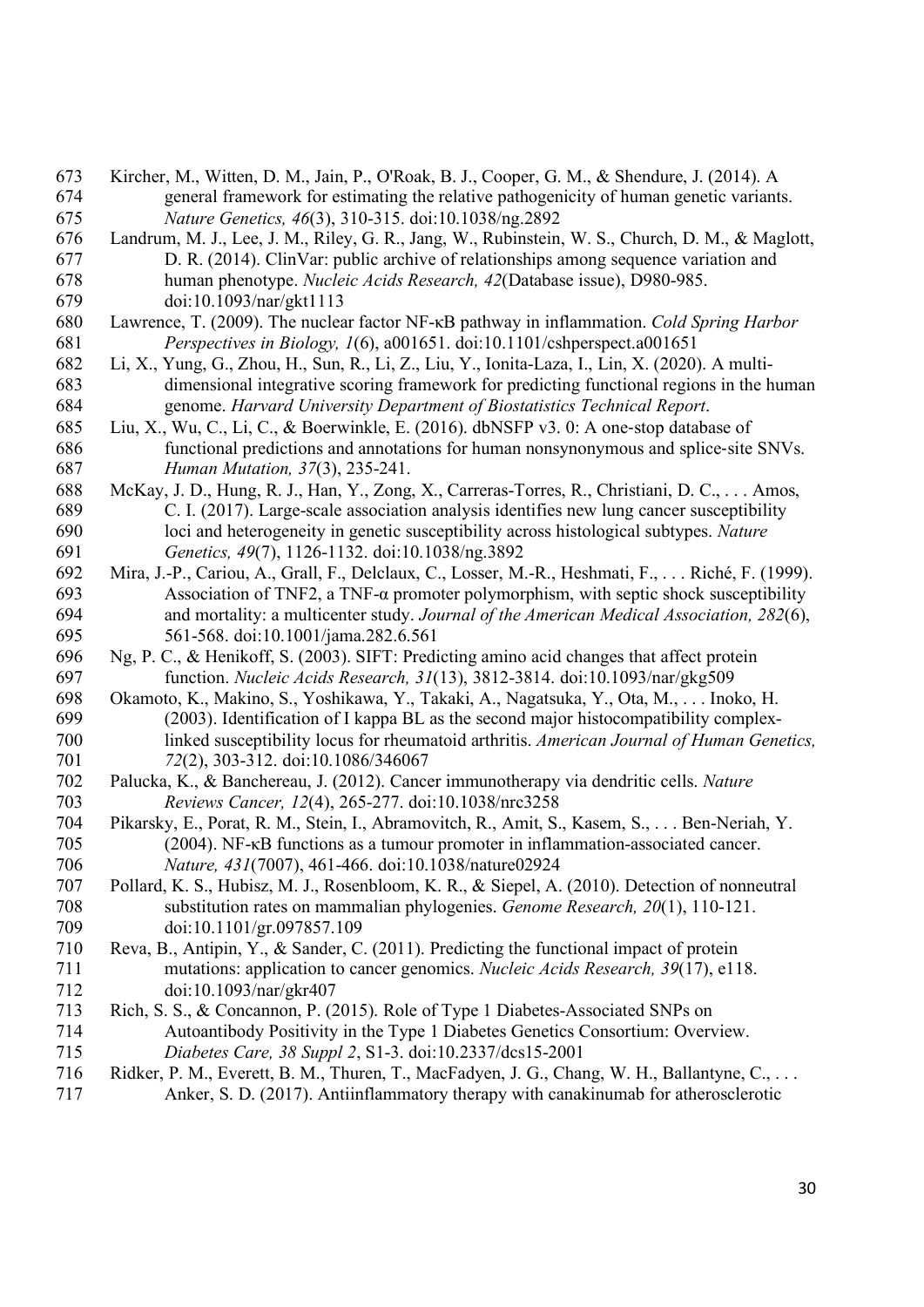disease. *New England Journal of Medicine, 377*(12), 1119-1131. doi:10.1056/NEJMoa1707914

- Ridker, P. M., MacFadyen, J. G., Thuren, T., Everett, B. M., Libby, P., & Glynn, R. J. (2017). Effect of interleukin-1beta inhibition with canakinumab on incident lung cancer in patients with atherosclerosis: exploratory results from a randomised, double-blind, placebo-controlled trial. *Lancet, 390*(10105), 1833-1842. doi:10.1016/s0140- 6736(17)32247-x
- Rogers, M. F., Shihab, H. A., Mort, M., Cooper, D. N., Gaunt, T. R., & Campbell, C. (2018). FATHMM-XF: accurate prediction of pathogenic point mutations via extended features. *Bioinformatics, 34*(3), 511-513. doi:10.1093/bioinformatics/btx536
- Sammel, M. D., Ryan, L. M., & Legler, J. M. (1997). Latent variable models for mixed discrete and continuous outcomes. *Journal of the Royal Statistical Society: Series B (Statistical Methodology), 59*(3), 667-678.
- Siepel, A., Bejerano, G., Pedersen, J. S., Hinrichs, A. S., Hou, M., Rosenbloom, K., . . . Haussler, D. (2005). Evolutionarily conserved elements in vertebrate, insect, worm, and yeast genomes. *Genome Research, 15*(8), 1034-1050. doi:10.1101/gr.3715005
- Spitz, M. R., Gorlov, I. P., Amos, C. I., Dong, Q., Chen, W., Etzel, C. J., . . . Zhang, D. (2011). Variants in inflammation genes are implicated in risk of lung cancer in never smokers exposed to second-hand smoke. *Cancer Discovery, 1*(5), 420-429. doi:10.1158/2159- 8290.CD-11-0080
- Sun, R., & Lin, X. (2019). Genetic Variant Set-Based Tests Using the Generalized Berk–Jones Statistic With Application to a Genome-Wide Association Study of Breast Cancer. *Journal of the American Statistical Association, (ePub ahead of print)*, 1-13.
- Takahashi, H., Ogata, H., Nishigaki, R., Broide, D. H., & Karin, M. (2010). Tobacco smoke promotes lung tumorigenesis by triggering IKKβ-and JNK1-dependent inflammation. *Cancer Cell, 17*(1), 89-97. doi:10.1016/j.ccr.2009.12.008
- Tam, V., Patel, N., Turcotte, M., Bosse, Y., Pare, G., & Meyre, D. (2019). Benefits and limitations of genome-wide association studies. *Nature Reviews: Genetics, 20*(8), 467- 484. doi:10.1038/s41576-019-0127-1
- Taniguchi, K., & Karin, M. (2018). NF-kappaB, inflammation, immunity and cancer: coming of age. *Nature Reviews: Immunology, 18*(5), 309-324. doi:10.1038/nri.2017.142
- Timofeeva, M. N., Hung, R. J., Rafnar, T., Christiani, D. C., Field, J. K., Bickeboller, H., . . . Landi, M. T. (2012). Influence of common genetic variation on lung cancer risk: meta- analysis of 14 900 cases and 29 485 controls. *Human Molecular Genetics, 21*(22), 4980- 4995. doi:10.1093/hmg/dds334
- Van Schouwenburg, P. A., Rispens, T., & Wolbink, G. J. (2013). Immunogenicity of anti-TNF biologic therapies for rheumatoid arthritis. *Nature Reviews Rheumatology, 9*(3), 164. doi:10.1038/nrrheum.2013.4
- Visscher, P. M., Wray, N. R., Zhang, Q., Sklar, P., McCarthy, M. I., Brown, M. A., & Yang, J. (2017). 10 Years of GWAS Discovery: Biology, Function, and Translation. *American Journal of Human Genetics, 101*(1), 5-22. doi:10.1016/j.ajhg.2017.06.005
- Walser, T., Cui, X., Yanagawa, J., Lee, J. M., Heinrich, E., Lee, G., . . . Dubinett, S. M. (2008). Smoking and lung cancer: the role of inflammation. *Proceedings of the American Thoracic Society, 5*(8), 811-815. doi:10.1513/pats.200809-100TH
- Wang, Y., Wei, Y., Gaborieau, V., Shi, J., Han, Y., Timofeeva, M. N., . . . Houlston, R. S. (2015). Deciphering associations for lung cancer risk through imputation and analysis of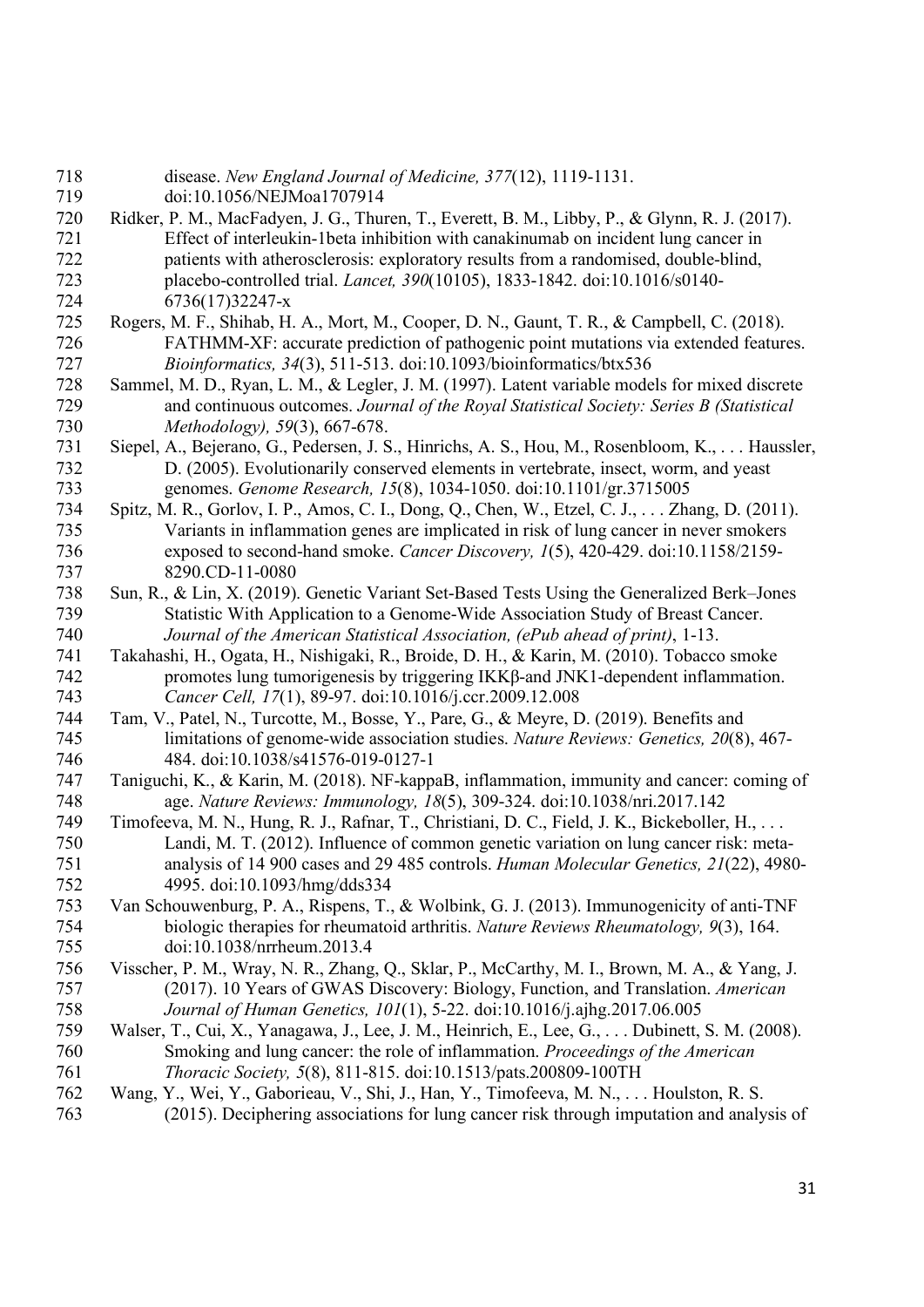- 12,316 cases and 16,831 controls. *Eur J Hum Genet, 23*(12), 1723-1728. doi:10.1038/ejhg.2015.48 Wu, M. C., Lee, S., Cai, T., Li, Y., Boehnke, M., & Lin, X. (2011). Rare-variant association testing for sequencing data with the sequence kernel association test. *American Journal of Human Genetics, 89*(1), 82-93. doi:10.1016/j.ajhg.2011.05.029 Yung, G. Y. H. (2016). *Statistical methods for analyzing genetic sequencing association studies.* (PhD thesis). Harvard University, Harvard University. Retrieved from https://dash.harvard.edu/bitstream/handle/1/33493313/YUNG-DISSERTATION- 2016.pdf?sequence=4&isAllowed=y Zhang, Q., Lenardo, M. J., & Baltimore, D. (2017). 30 years of NF-kappaB: a blossoming of relevance to human pathobiology. *Cell, 168*(1-2), 37-57. doi:10.1016/j.cell.2016.12.012
-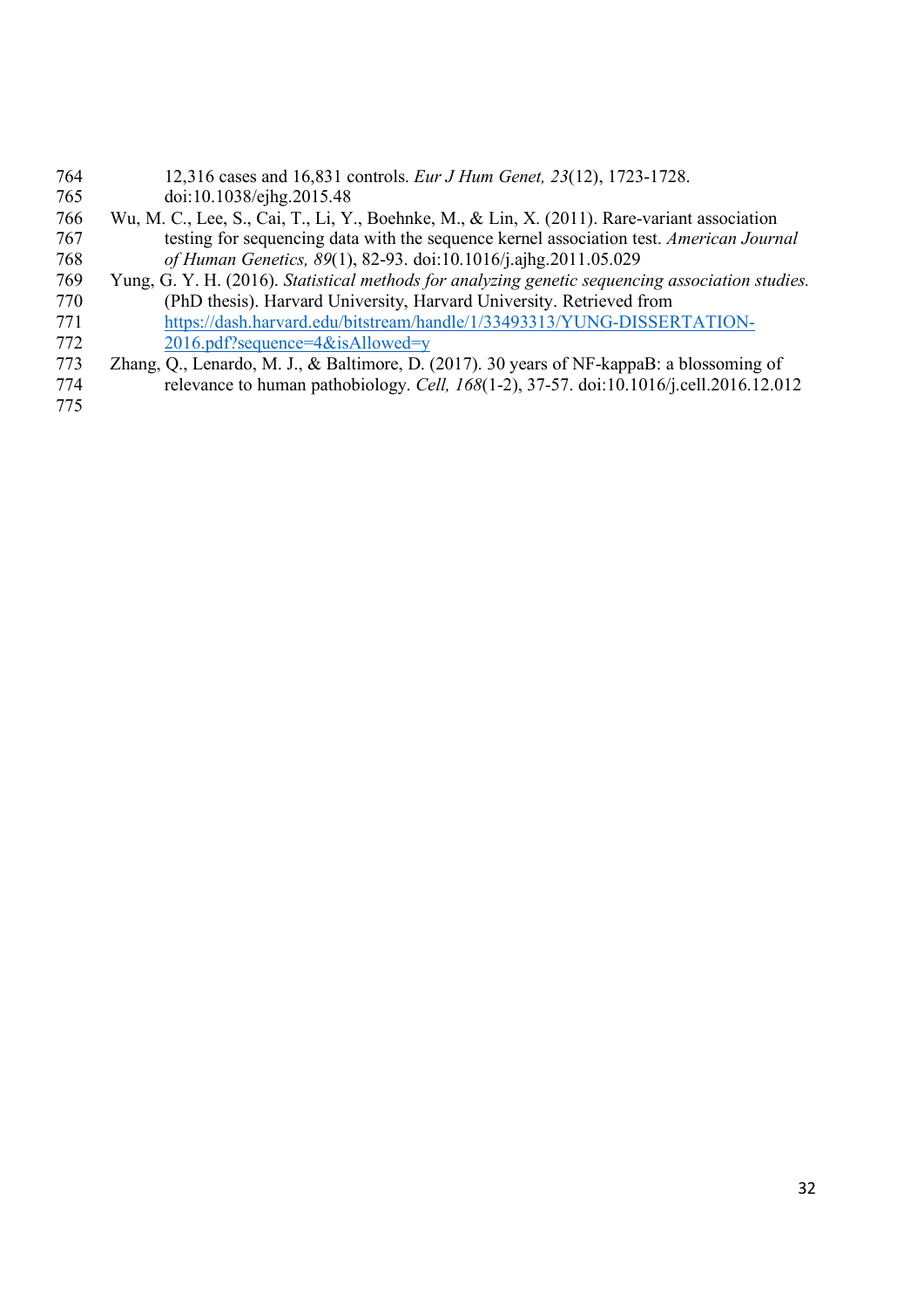#### **Figure Captions**

 **Figure 1.** Gene-level Manhattan plots for association with lung cancer and SNP-level Manhattan plots marked with MACIE predictions. a, Gene-level Manhattan plot for lung squamous cell carcinoma. Each point represents one gene. All genes passing the Bonferroni-corrected threshold are colored black (even chromosomes) or red (odd chromosomes), with non-significant genes shown in grey. Labeled numbers note count of significant genes on each chromosome (see Supplementary Table S1 for list of all significant genes). The majority of significant SCC genes fall on chromosome 6. b-c, Gene-level Manhattan plot comparing significant squamous cell carcinoma genes against significant genes in (b) adenocarcinoma and (c) small cell carcinoma. Color corresponds to whether the gene is significant in just one disease or both. Only genes passing the Bonferroni-corrected significance threshold are displayed. d-e, SNP-level Manhattan plot for association with lung cancer where the points are additionally colored according to the MACIE prediction of inclusion in the (d) regulatory class and (e) conserved class. Labeled numbers note count of significant genes on top six chromosomes with most SNPs passing the marginal association threshold (see Materials and Methods) and possessing a MACIE regulatory prediction greater than 0.9 as well as top three chromosomes with most SNPs passing the marginal association threshold and possessing a MACIE conserved prediction greater than 0.9. 

 **Figure 2.** Highly-weighted annotation scores used to calculate MACIE probability of regulatory class in noncoding SNPs. a-f, Highly-weighted (see Supplementary Figure S1 for weights) regulatory annotation scores for SNPs associated with the inflammatory and immune responses, including (a) logarithm of peak H3K27Ac signal, (b) logarithm of peak H3K4Me1 signal, (c) peak RNA polymerase II signal, (d) logarithm of distance to closest transcription start site, (e)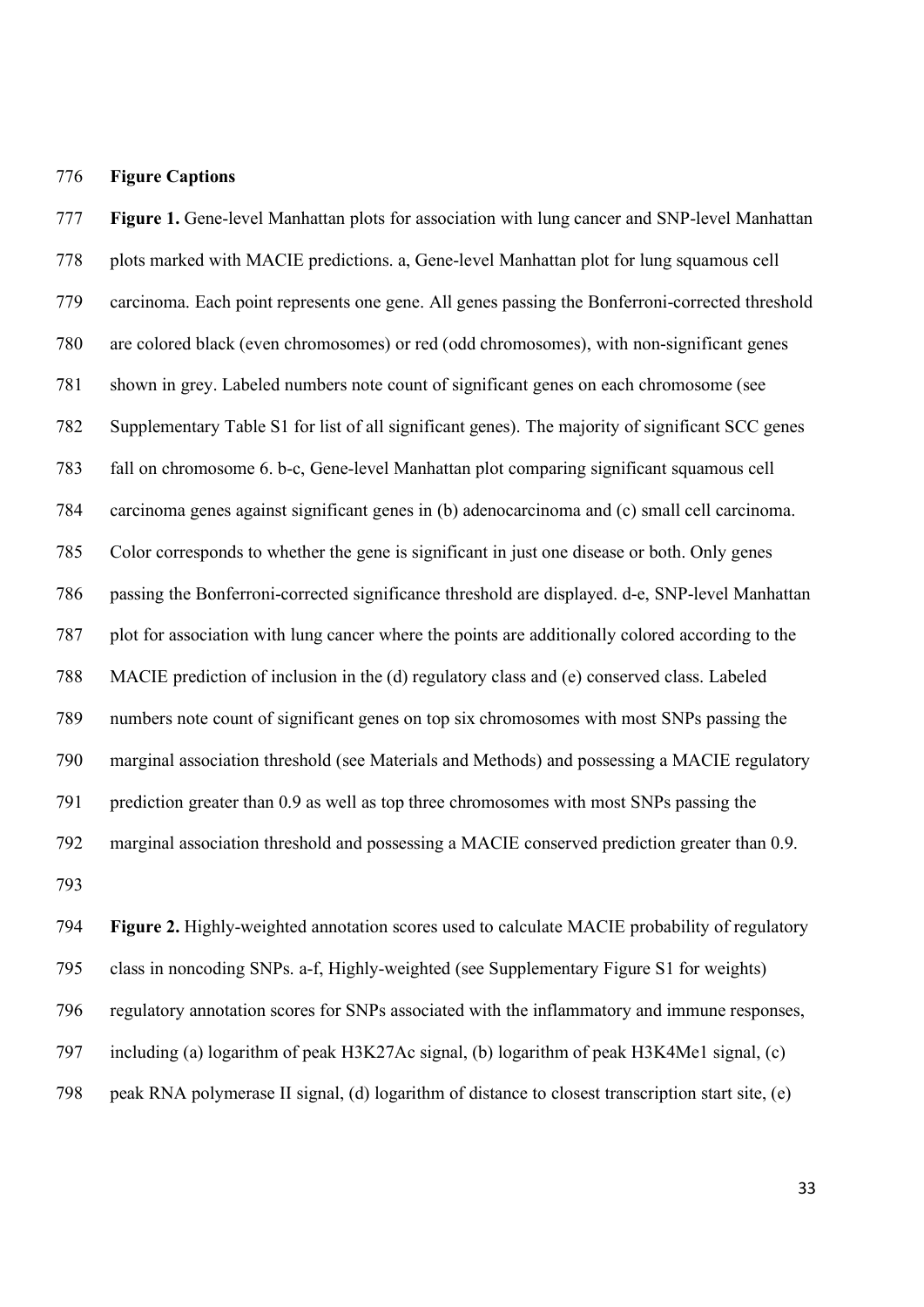logarithm of number of ChIP transcription factor binding site peaks across all cell types and tissues, and (f) peak DNase I signal, all in ENCODE data. Dashed black line denotes an 801 empirical cumulative distribution function for the measure on the x-axis, i.e. the  $(x, y)$  position of a point on the line illustrates that a variant scoring *x* on the given annotation has a value that is greater than *y* percent (where *y* is measured according the secondary y-axis on the right) of all variants passing the threshold for marginal association (see Materials and Methods) with SCC (SNPs not discussed are shaded in gray). If a line drawn straight up from the x-axis through a SNP intersects the black line at a value near 1, then that SNP possesses an annotation value greater than most other SNPs demonstrating evidence of association with SCC. The x-axis shows at least the second through ninety-eighth percentile for all annotations. All SNPs mentioned in main text are plotted for completeness, including missense SNPs that are not evaluated using regulatory annotations. Discussed gene is given in parentheses next to each SNP, although a single SNP may be proximal to multiple genes. Not all SNPs possess a value for all annotations; missing values are not plotted but are imputed as described in the original data sources (see Materials and Methods). While SNPs predicted by MACIE as belonging to the regulatory class do not always show the lowest p*-*values or most extreme scores, they possess an annotation profile containing multiple notable measures that cumulatively contribute to a significant MACIE prediction. SNPs with low regulatory predictions may demonstrate one or a few large scores, but their overall annotation profile for this class consists of mostly unremarkable values. 

 **Figure 3.** Highly-weighted annotation scores used to calculate MACIE probability of evolutionarily conserved class. a-f*,* Highly-weighted (see Supplementary Figure S1 for weights) conservation annotation scores for SNPs associated with the immune and inflammatory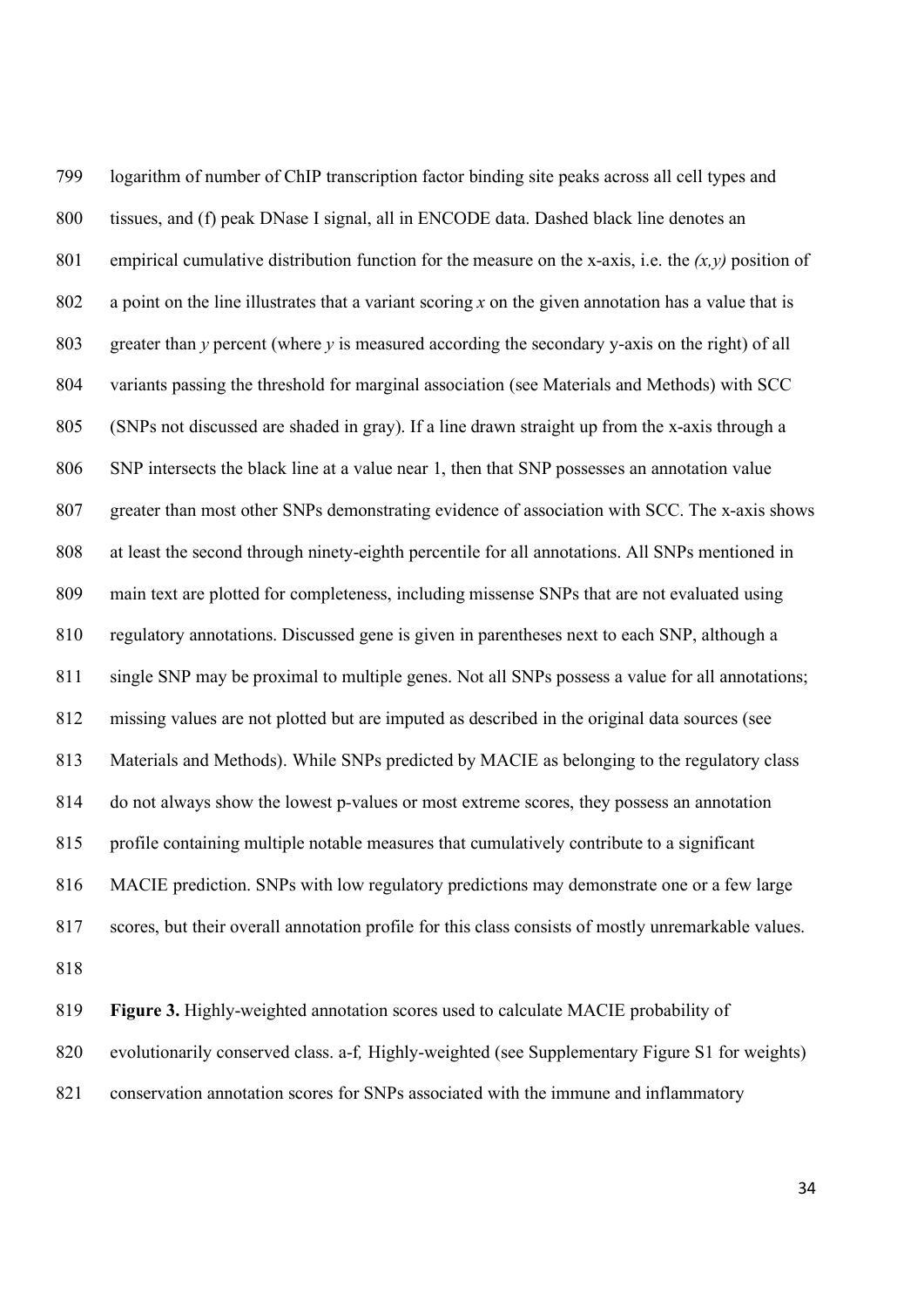responses, including (a) GERP++ rejected substitution score, (b) phastCons primate score, (c), phastCons placental mammal score, (d) phyloP placental mammal score, (e) phastCons vertebrate score, and (f) phyloP vertebrate score, all plotted against marginal *P-*value for association with SCC. Dashed black line denotes an empirical cumulative distribution function 826 for the measure on the x-axis. The x-axis shows at least the second through ninety-eighth percentile for all annotations. While SNPs predicted by MACIE as belonging to the conserved class do not always show the lowest p*-*values or most extreme scores, they possess an annotation profile containing multiple elevated measures that cumulatively contribute to a significant MACIE prediction.

 **Figure 4.** MHC region MACIE scores as well as annotation scores and comprehensive variant scores for *HLA-DQA1* SNPs*.* a-b, MACIE regulatory (a) and conserved class (b) scores plotted against p-value for MHC SNPs. SNPs are colored according to their score for the complementary class, i.e. when the regulatory score is on the y-axis, the color corresponds to the conservation score, and when the conservation score is on the y-axis, the color corresponds to either the damaging protein function score (for nonsynonymous SNPs) or regulatory score (other SNPs). A very small p-value is not necessarily indicative of a high MACIE prediction. c-e, Individual SNP annotation scores and comprehensive ratings for significant SNPs in *HLA-DQA1* including (c) GERP++ rejected substitutions score, (d) phastCons vertebrate score, (e) CADD PHRED comprehensive score (higher indicates more deleterious), and (f) SIFT protein score (lower indicates more deleterious) plotted against *P* -value. We only show those SNPs passing the marginal association threshold with SCC (see Materials and Methods). Black dashed line shows the empirical distribution of these measures (using secondary y-axis on right side of plots) for all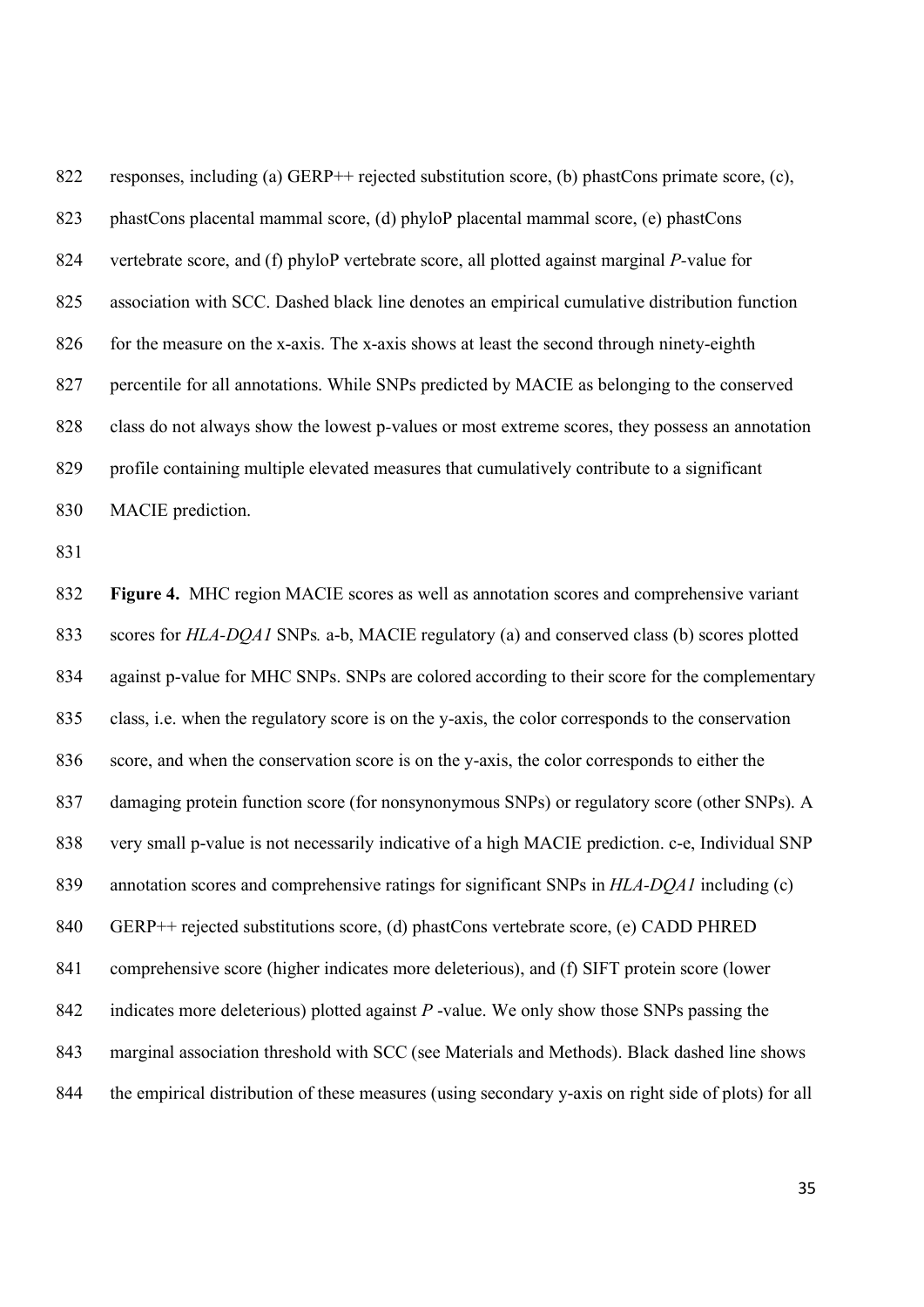- SNPs across the genome meeting this significance threshold. Variants are colored as described in
- EIGEN.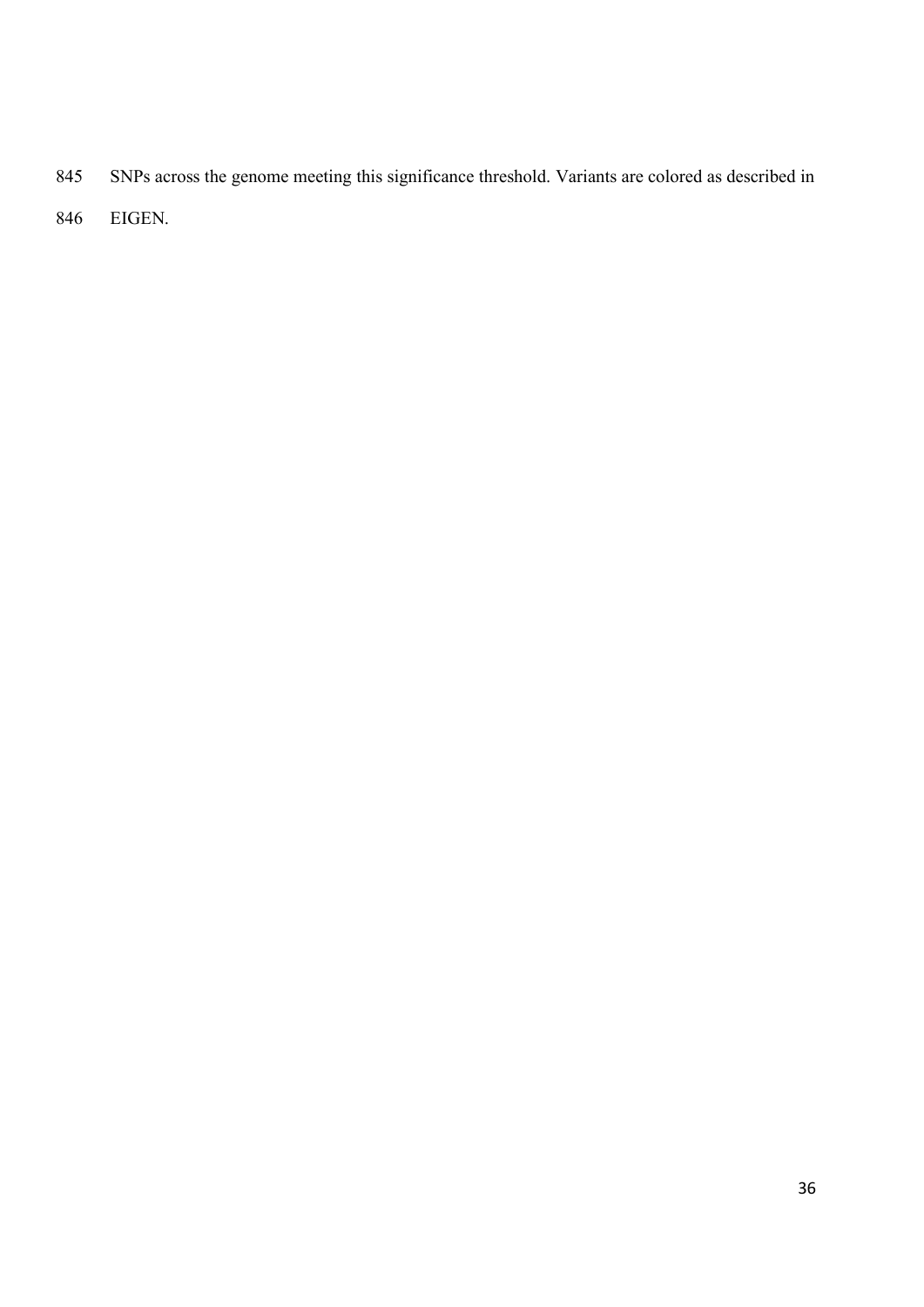## 847 **Appendix A: Fitting the MACIE Model**

848 Suppose for a noncoding or synonymous SNP *i* and annotation class  $j$  ( $j = 1,2$ ) we observe a 849 set  $y_{ij} = (y_{ij1}, ..., y_{ijK_i})$  of  $K_j$  different functional scores. Let  $c_i = (c_{i1}, c_{i2})$  denote the vector 850 of unobserved latent functional binary class indicators, with  $c_{i1}$  a binary indicator for SNP 851 *i* possessing regulatory function and  $c_{i2}$  a binary indicator for SNP *i* possessing evolutionarily 852 conserved function. Then for  $j = 1,2$  and  $k = 1, ..., K_j$ , the functional scores  $y_{ijk}$  are modeled 853 using a GLMM that assumes their means  $\mu_{ijk} = E(y_{ijk})$  are linear functions of the latent binary 854 functional status indicators  $c_{ij}$  and the random effects  $b_{ijk}$ . Specifically, we assume 855  $a_{ik}(u_{ijk}) = \beta_{0ik} + c_{ii}\beta_{1ik} + b_{ijk}$ 856 where  $g_{jk}$  is a canonical link function. We set  $\mathbf{b}_{ij} = (b_{ij1}, \dots, b_{ijk})' = \Lambda_j \mathbf{f}_{ij}$  with  $\mathbf{f}_{ij} \sim$ 857 MVN(0, I) as a vector of length  $P_i \le L_i$  to reduce computational complexity, with  $\Lambda_i$  acting as 858 factor loadings. This step is reasonable because many functional annotations likely attempt to 859 measure the same few underlying variables, and we assume there are  $P_j$  of these variables. 860 861 The expectation maximization algorithm is used to fit the model. The algorithm, expectation 862 steps, and maximization steps are similar to those previously described (Sammel et al., 1997) for 863 latent variable models with mixed discrete and continuous outcomes. Expectations that cannot be 864 evaluated in closed form are taken with Gauss-Hermite quadrature, and score equations that 865 cannot be solved in closed form are updated with a one-step Fisher scoring procedure (Sammel 866 et al., 1997). Given the fitted model parameters and a new SNP  $i'$  with corresponding annotation 867 scores  $y_{i'1}$  and  $y_{i'2}$ , the probability  $p(c_{i'} = z|y_{i'1}, y_{i'2})$  is the MACIE score, where  $z =$ 868 ( $z_1, z_2$ ) ∈ {0,1} × {0,1}. The same model fitting procedure is used for nonsynonymous coding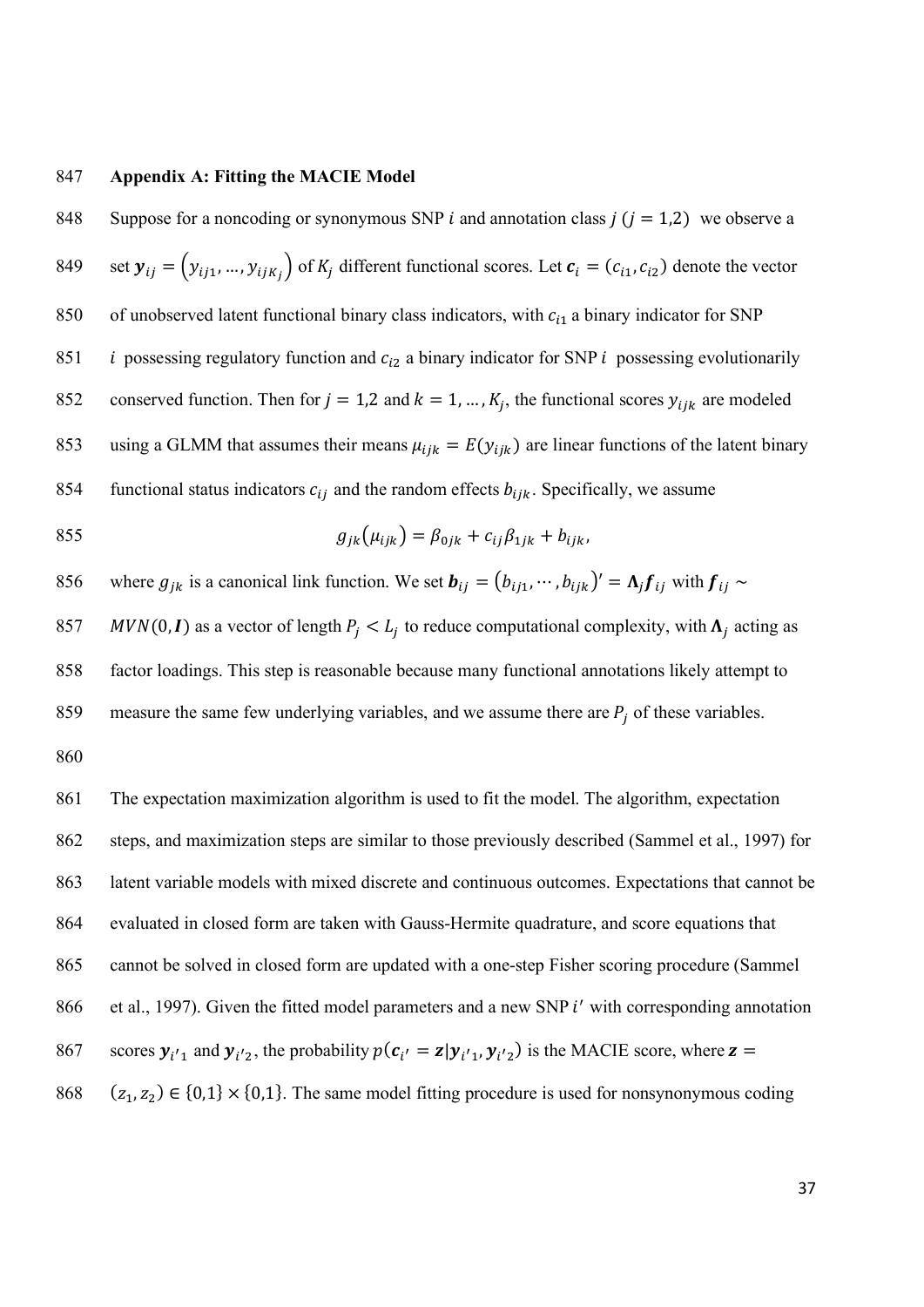- SNPs, except we utilize a different set of annotations and training data (see Material and
- Methods). Other sets of annotations may be used to probe different functional classes as well.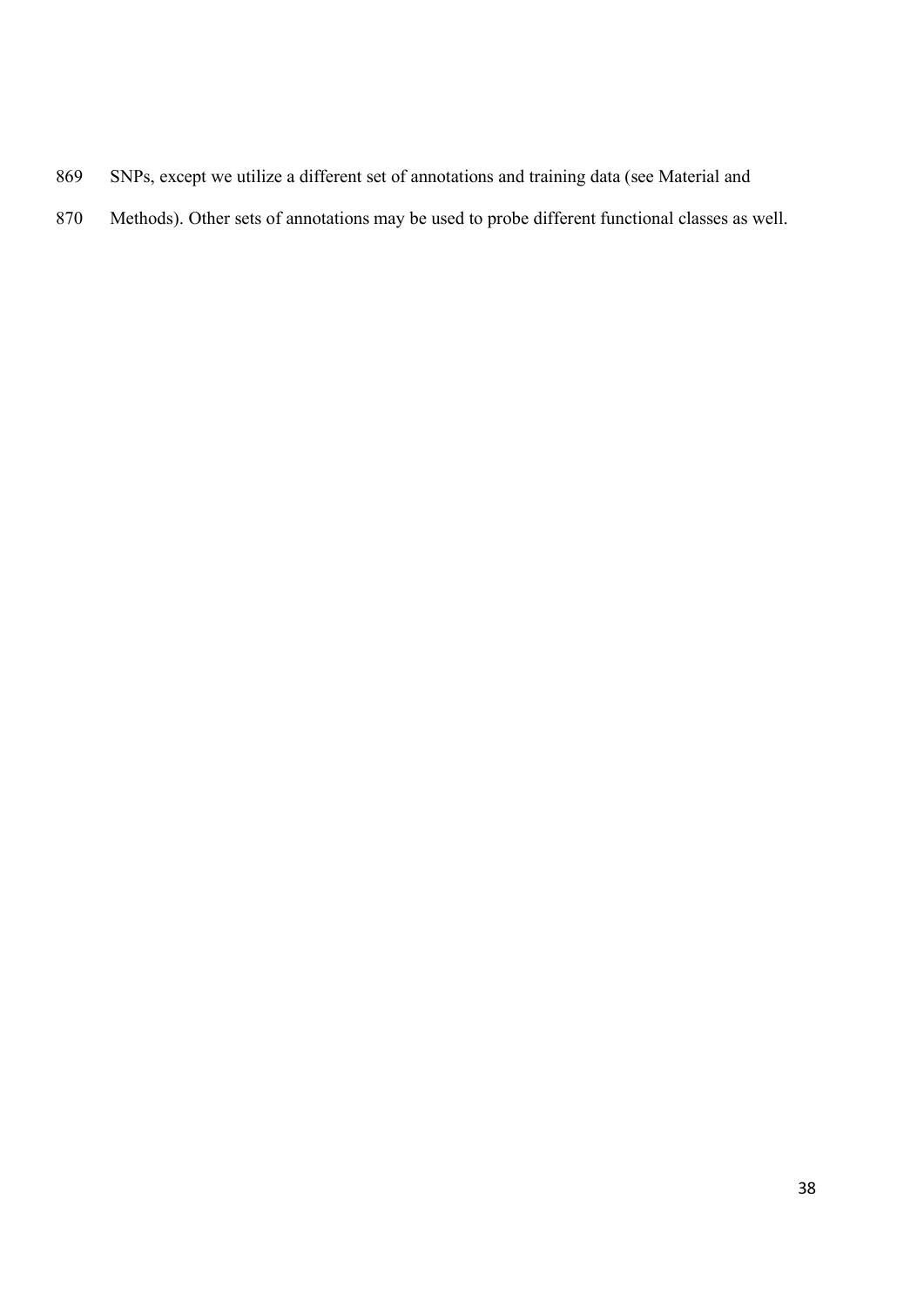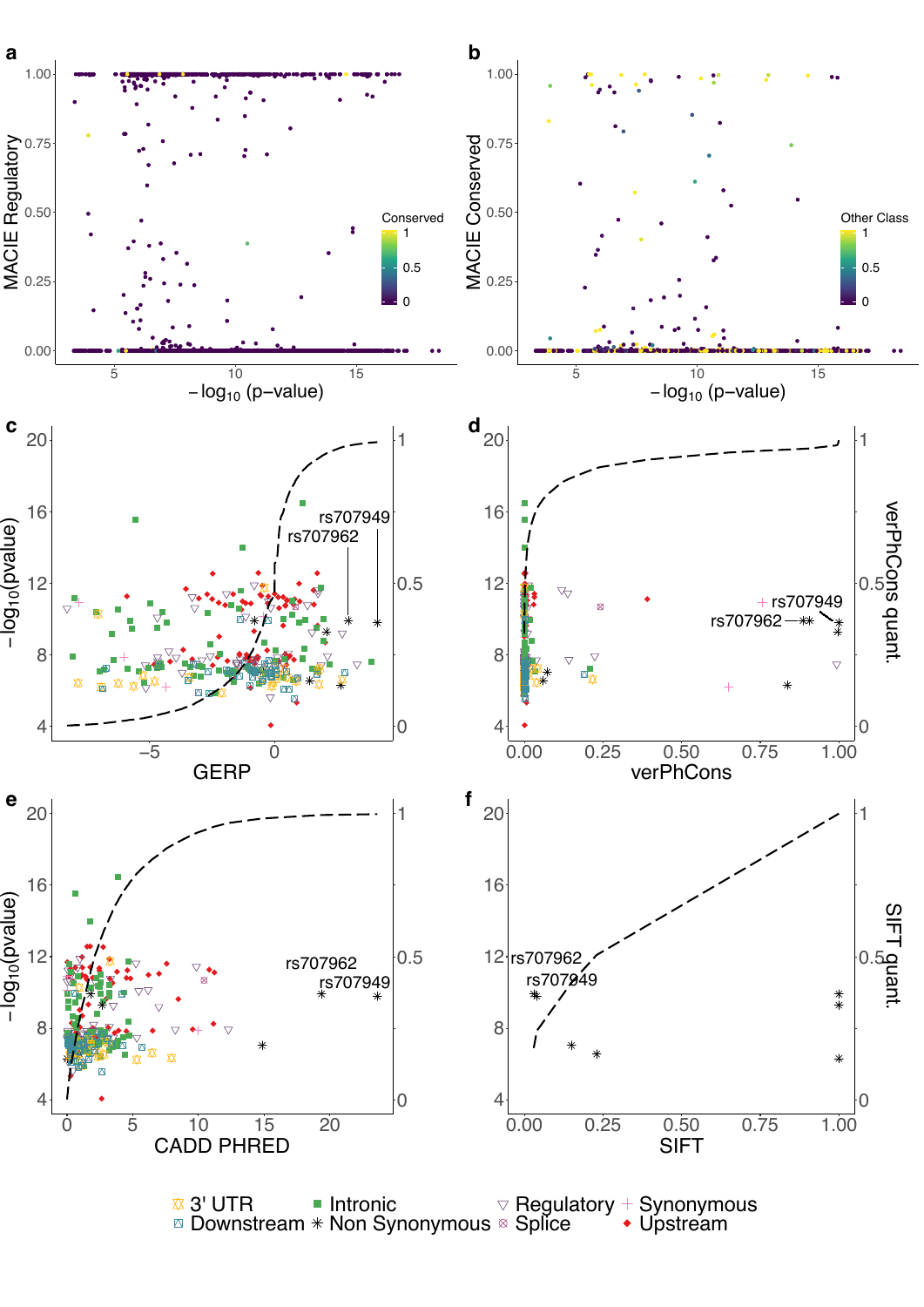